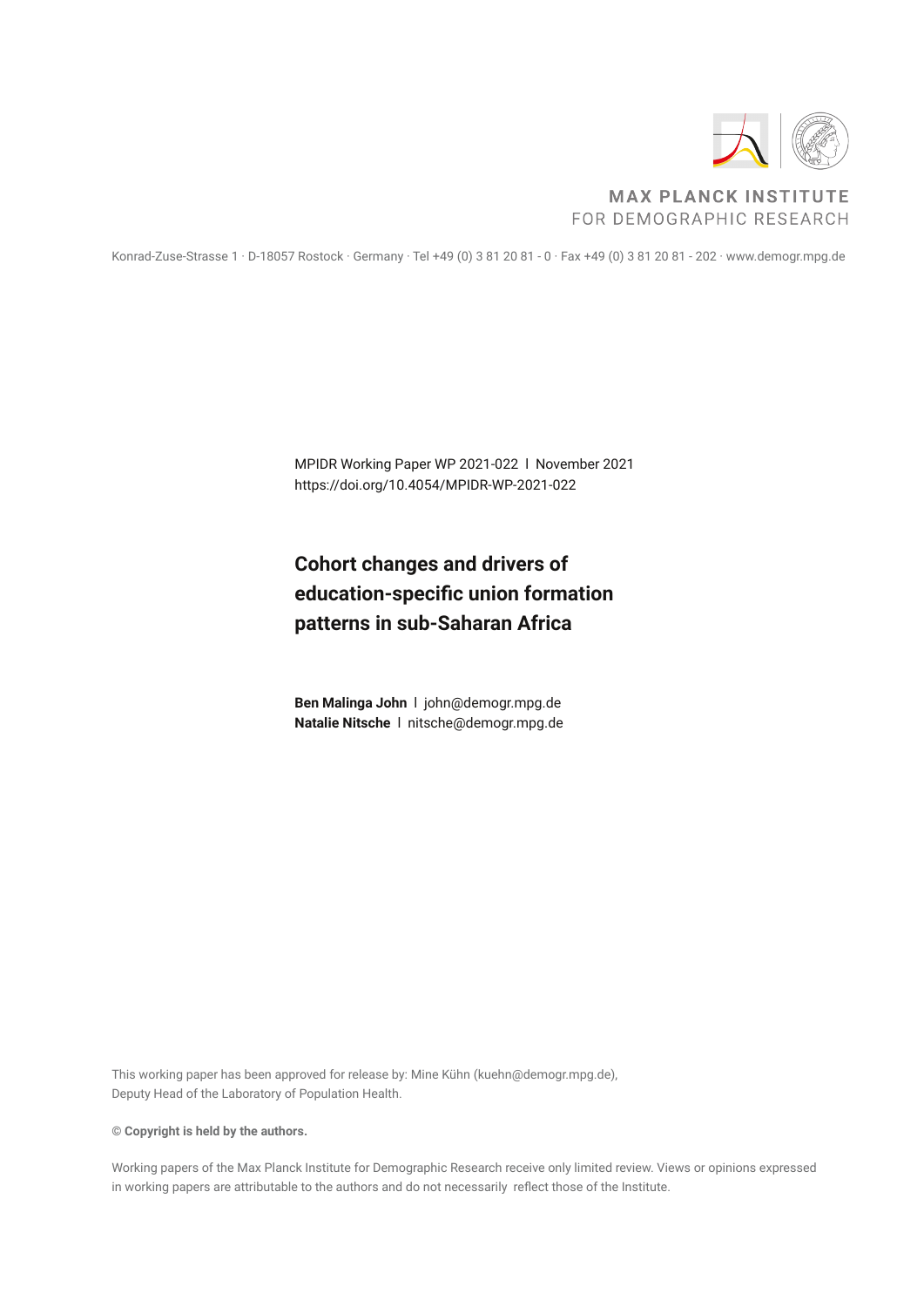# **Cohort changes and drivers of education-specific union formation patterns in sub–Saharan Africa**

## **Ben Malinga John1,2,3 & Natalie Nitsche<sup>1</sup>**

<sup>1</sup>Max Planck Institute for Demographic Research,  $2$ Stockhom University,  $3$ Univeristy of Malawi

#### **Acknowledgements**

We are grateful for the feedback on an earlier version of this paper we received from Elizabeth Thomson and Sunnee Billingsley of the University of Stockholm, Vissého Adjiwanou of Université du Québec à Montréal and the PhD reading group of the Population Health and Data Science program at Max Planck Institute for Demographic Research. Their insights helped us tremendously to refine the message of this manuscript. Nonetheless, none of them is responsible for how we decided to use their comments and suggestions.

#### **Data availability statement**

The data used in this paper are openly available at https://dhsprogram.com/data/available datasets.cfm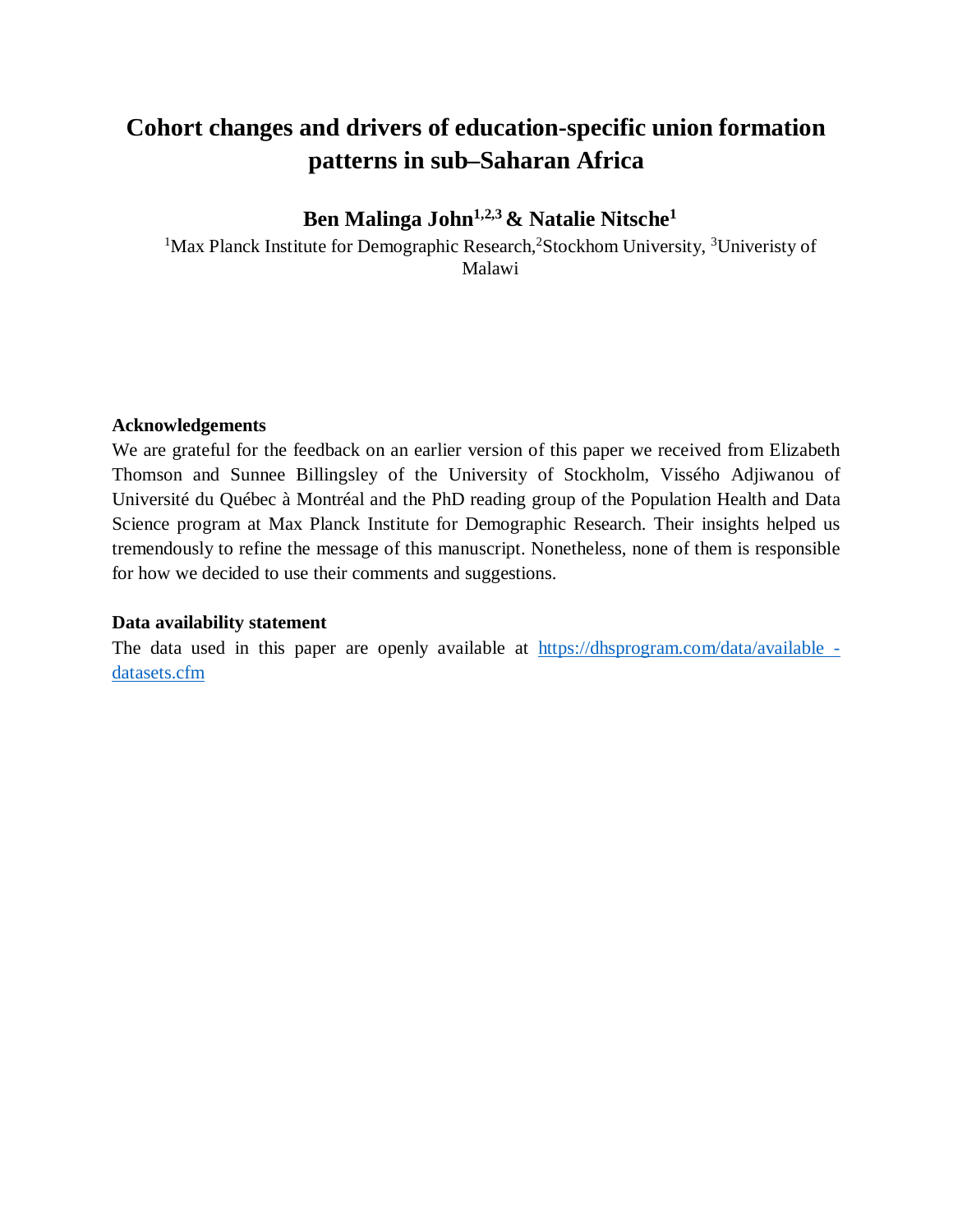#### **Abstract**

Despite education expansion, age at first marriage stalled in some sub-Saharan African (SSA) regions, a pattern whose underlying drivers remain poorly understood. We argue that a deeper investigation of birth cohort changes in education-specific ages at first marriage and how they are aligned with changes in girls' school participation can illuminate this puzzle. Using Demographic Health Survey data from 34 SSA-countries, survival analyses and decomposition techniques, we examine education-specific marital behavior and change therein for the cohorts born between 1940 and 1999. Three key findings come to the fore. First, median age among all education groups stalled or reversed over some birth cohorts in all SSA regions. Second, these education-specific stalls or reversals correspond to different stages of education expansion across SSA regions. For some regions, these occurred long before the proportion of women attaining some schooling had increased substantially. Third, behavioral rather than education group composition changes explain the largest component of cohort differences in marriage rates in these education group. We conclude that increases in secondary education would be the most likely pathway to further delays in age at first marriage in West, Central and East Africa.

Keywords: Marriage, Age at marriage, Union formation, Female education, sub-Saharan Africa, Cohort analysis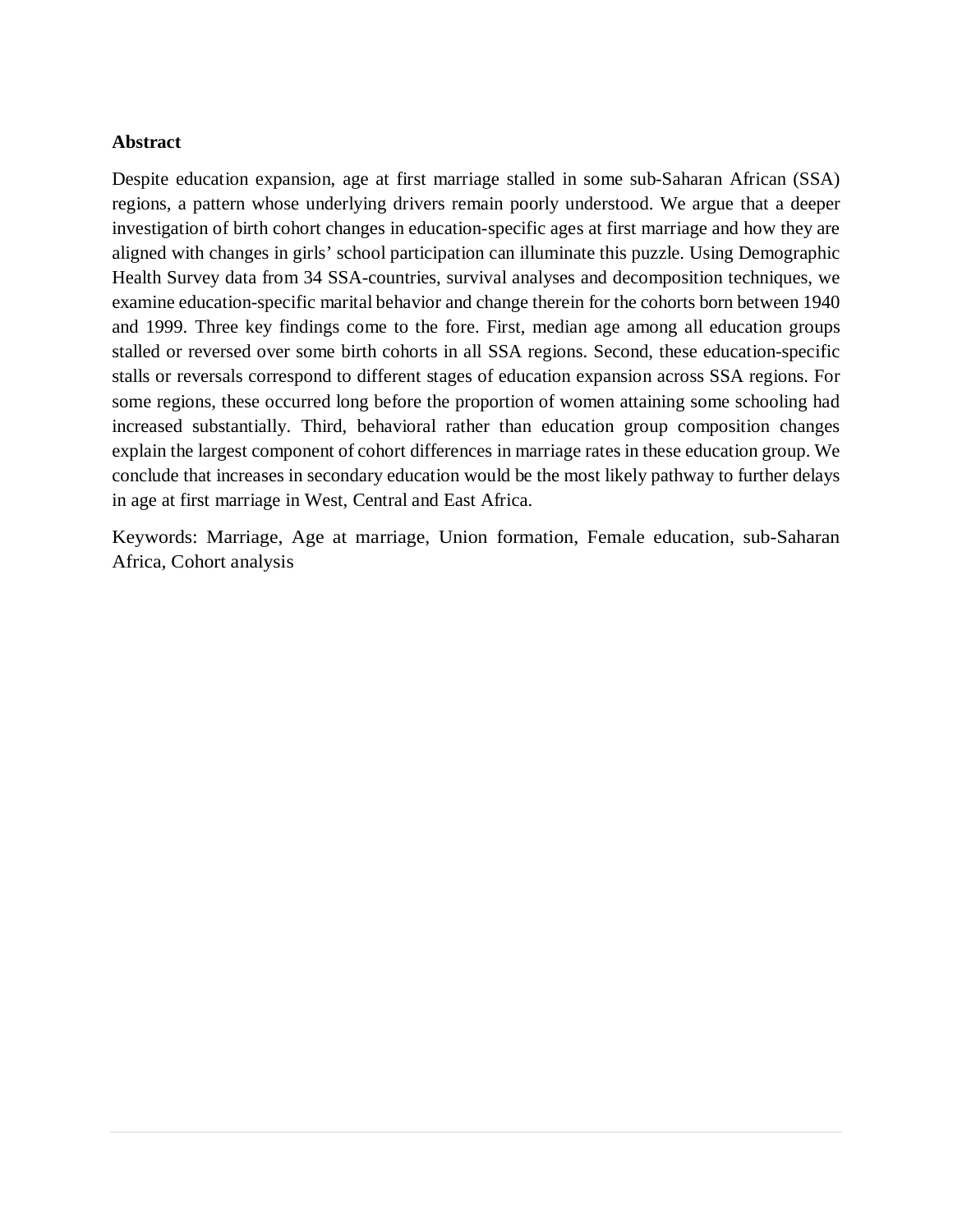#### **Introduction**

Marriage is one of the key markers of transition to adulthood in sub–Saharan Africa (SSA). The timing of this event predefines an individual's life course trajectory in several aspects. For example, women who marry at younger ages face a higher risk of early childbearing and are thus selected for high lifetime fertility (Westoff 1990) and pregnancy-related complications (Althabe, Moore et al. 2015, Grønvik and Fossgard Sandøy 2018). Early union formation is also linked to a higher likelihood of experiencing intimate partner violence and union dissolution (Clark and Brauner‐ Otto 2015, Kidman 2017), both of which have adverse consequences for women's socioeconomic and health outcomes. Thus, understanding changes in marital timing over time, space, and across generations and illuminating the factors that explain such behavioral change is critical for potentially advancing women's reproductive health and social experience in this region.

Until the late 1990s, marriage was marked as early and universal in SSA. The median age at first marriage among women varied around 15–19 years for most countries (Westoff and Macro 2003, Garenne 2004). This pattern is slowly shifting, with more women postponing marriage to later ages, and in some regions (particularly in Southern Africa), more women are starting to forgo this transition (Garenne 2004, Mensch, Singh et al. 2005, Posel and Rudwick 2013, Hertrich 2017). Prior research has linked these changes to the expansion of education among girls and women (Mensch, Singh et al. 2005, Shapiro and Gebreselassie 2014, Bongaarts, Mensch et al. 2017); however, little empirical evidence exists on long term changes in the timing and quantum of marriage by level of education.

The connection between changes in marital timing and educational expansion has been theorized to operate through various pathways. For instance, via (i) the postponement of marriage until after schooling is finalized (avoidance of simultaneous school enrollment and family formation) (Lloyd and Mensch 2008, Glynn, Sunny et al. 2018, Zuilkowski, Henning et al. 2019), (ii) the acquisition of new ideas and norms that weakens traditional customs that stimulate early union formation (Caldwell 1980), (iii) the pursuit of gainful employment beyond school finalization (opportunity costs) (Becker 1973), and via (iv) the restructuring of marriage markets, particularly where assortative mating dominates (Pesando 2021).

For marriage postponement primarily driven by avoidance of simultaneous school enrollment and family formation, age at marriage should be anticipated to increase as long as female education expansion occurs through compositional change concerning educational attainment. Indeed, Bongaarts, Mensch et al. (2017) noted that the change in female education composition between 1993 and 2010 was the main driver of marital timing changes during this period in SSA. Despite changes in marital behavior within educational groups, this compositional factor was so dominant that mean age at marriage would still have increased even if marital behavior for specific education groups had remained the same (ibid.). Further, if education expansion leads to a universal delay in age at marriage, such an effect should be uniform across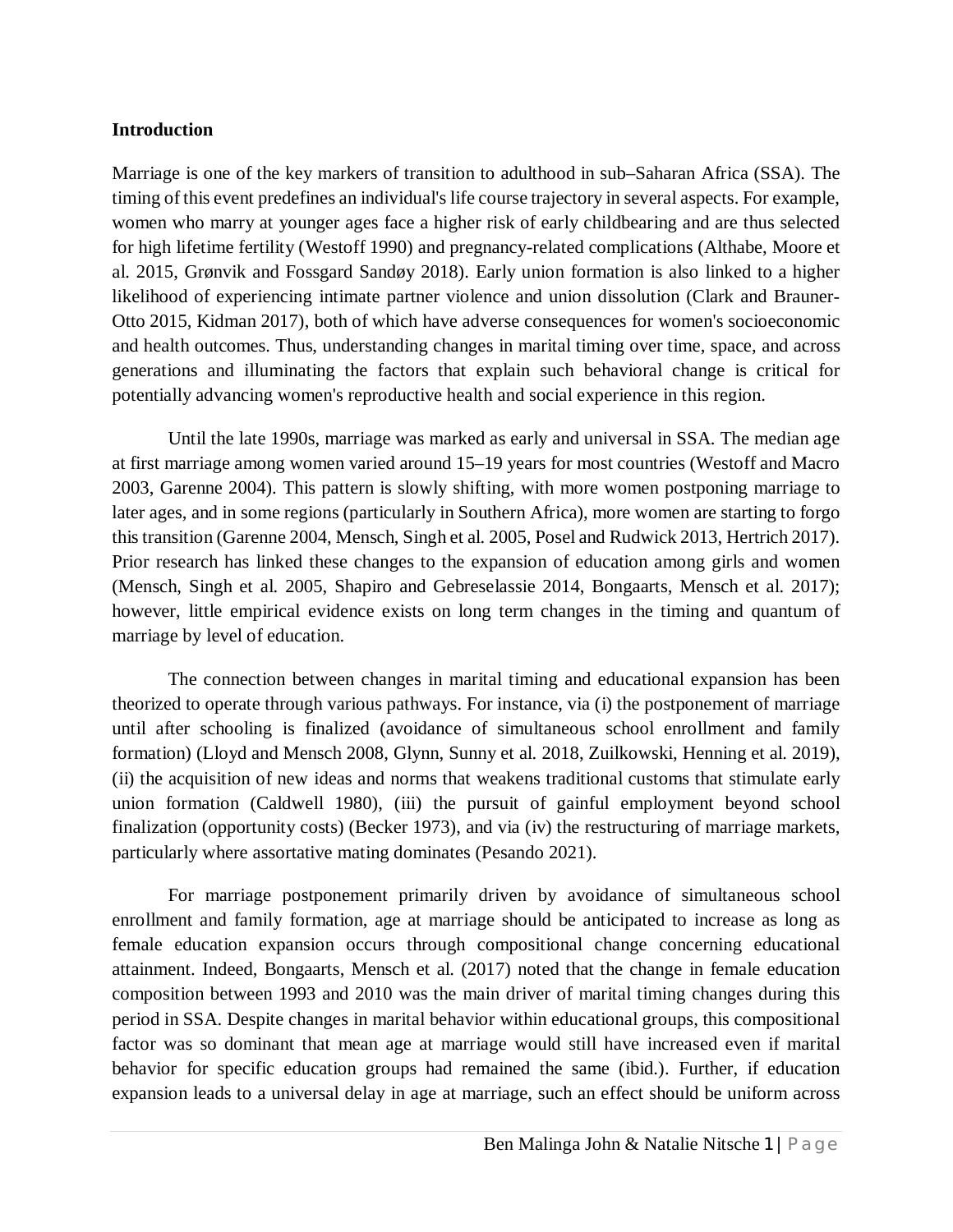Africa. Grant (2015) termed such expectations "the demographic promise of expanded female education." (p.2).

However, such anticipations have barely materialized in some countries such as Burkina Faso, Chad, Ethiopia, Madagascar and Malawi, where girls' school participation expanded substantially without considerable marital timing delays (ICF 2015, Bongaarts, Mensch et al. 2017). Mensch, Singh et al. (2005) also observed a similar pattern, noting that in about one–third of SSA countries, the level of the observed decrease in the proportion of women married before age 18 was merely less than half of what they predicted (using a regression model) based on observed changes in educational attainment. Poor quality of education following the introduction of free primary education in the 1990s and 2000s, the change in age patterns of school enrollment, and lowered selectivity of women who attended school in recent decades are some of key hypothesized mechanisms put forward by experts to explain the stalls in age at marriage and other reproductive events in this region (Grant 2015, Bongaarts, Mensch et al. 2017). However, there is little, if any, empirical evidence to support these hypotheses largely because the very descriptive building blocks we need to test them (such as the life course data on the timing of marriage, timing of school enrollment and completion, economic activity and aspirations for it after school completion) are lacking.

Nevertheless, although detailed panel data on the occurrence and timing of family formation events, educational- and employment trajectories in SSA are not available to address such hypotheses, a systematic analysis linking long-term cohort changes in marital timing with changes in girls school participation could provide fundamental descriptive evidence needed to shed some insights into these dynamics. Yet, such analyses have to date not been undertaken. Our study closes this gap by providing two types of estimates. First, we examine aggregate union formation patterns for specific education groups during female education expansion. Precisely, we assess whether marriage rates stalled in all educational groups and how education-specific marriage rates evolved over birth cohorts to illuminate how the timing of stalls in age at marriage aligned with the stage of female education expansion. We question whether limited changes in age at marriage at the population level primarily rose from stalls or reversals in age at marriage for some or all education groups. We further examine if age at marriage stalled or reversed for the primary or secondary education group, whether such stalls occurred when the composition of women in these groups increased substantially, and at what threshold they happened. Second, we assess education-specific cohort differences in marriage rates to identify factors central to these changes. Our focus is on examining the extent and direction to which the composition of education groups (e.g. changes in the proportion of women with complete education or from rural areas- due to extension of schools to these communities) influenced marriage rates. This later analysis sheds more light on the proposition that age at marriage might have stalled due to women with some education becoming less selected as female education expanded (Grant 2015, Bongaarts, Mensch et al. 2017).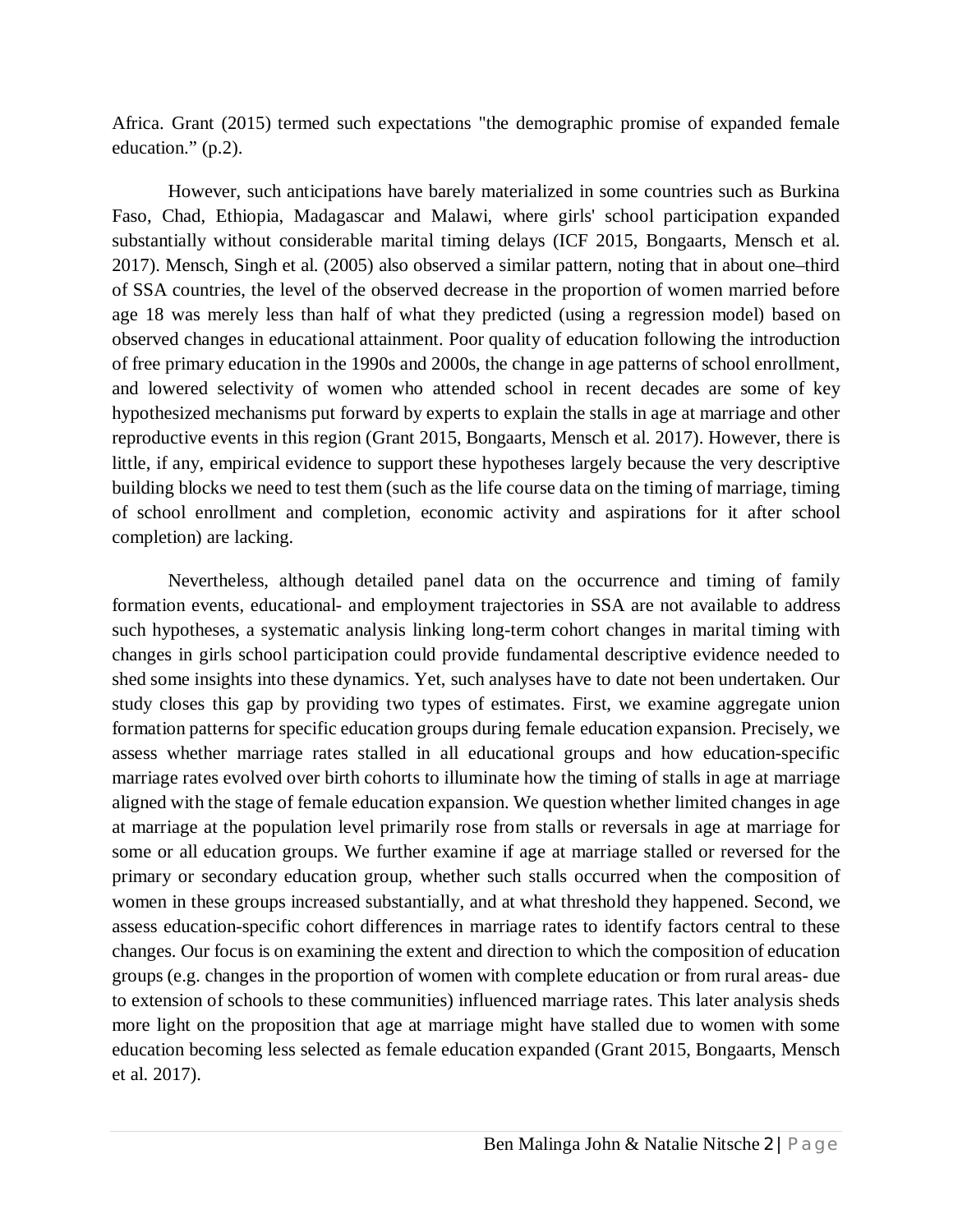We used data from 139 Demographic and Health Surveys (DHS) collected between 1986 and 2019 in 34 SSA countries to provide these fundamental descriptive blocks. These countries are grouped into four broader regions: West, Central, East and Southern Africa, following a standard classification in the literature (See, for example, United Nations Sustainable Development Goals Regions (United Nations 2019)). Our estimation procedure follows event history analysis techniques. First, we rely on the Kaplan Meier method to produce education-specific median age at first marriage. We then apply a discrete-time to event logit model and perform a multivariate decomposition analysis of cohort differences in marriage rates for women with primary and secondary education separately. Our findings provide evidence that shed some insights into the linkage between female education expansion and the timing of reproductive events in SSA, at least in two ways. First, we observe that median ages at first marriage among all education groups stalled or reversed in SSA regions. However, these education-specific stalls or reversals corresponded to different stages of education expansion across SSA regions. For some regions, these occurred long before the proportion of women attaining some schooling had increased substantially. These findings demonstrate that other factors than conditions assumed to have emerged due to the expansion of female education itself might have been at play in shaping these stalls. Second, we find evidence suggesting that behavioral rather than compositional changes explain the largest component of cohort differences in marriage rates for women with primary and secondary education. Thus, it appears that changes in group selectively, as female education expanded, likely played little influence in cohort differences in age at marriage in these regions.

#### **Background**

#### *Expansion of female education and marital timing changes in sub–Saharan Africa*

The rise in girls' school enrollment in SSA triggered anticipation of potential delays in the timing of first marriage and other critical life–course events in this region. The negative association between educational attainment and age at first marriage documented in the literature (Jejeebhoy 1995, Mensch, Singh et al. 2005) gave more weight to this anticipation, and Grant (2015) termed this prospect "the demographic promise of expanded female education". However, this anticipation has barely materialized in some countries. For example, in Malawi, the proportion of women aged 15–49 who attended school increased from 52.8 in 1992 to 87.9 in 2015. Those with at least secondary education rose from 4.4% to 25.8%. Nonetheless, the age at which half of the women aged 20–49 first married (median age) only increased by 0.6 years during this period (ICF 2015). In Chad, the median age at first marriage nearly remained stable while the percentage of women aged 15–49 with no education dropped from 77% in 1996 to 62% in 2014, and those with some secondary education increased from 3.8% to 14.9%. Stalls in age at first marriage are also apparent in Burkina Faso, Ethiopia, Madagascar, Mozambique and Tanzania (ICF 2015, Bongaarts, Mensch et al. 2017). Mensch, Singh et al. (2005) also observed a similar pattern, noting that in about one– third of SSA countries, the level of the observed decrease in the proportion of women married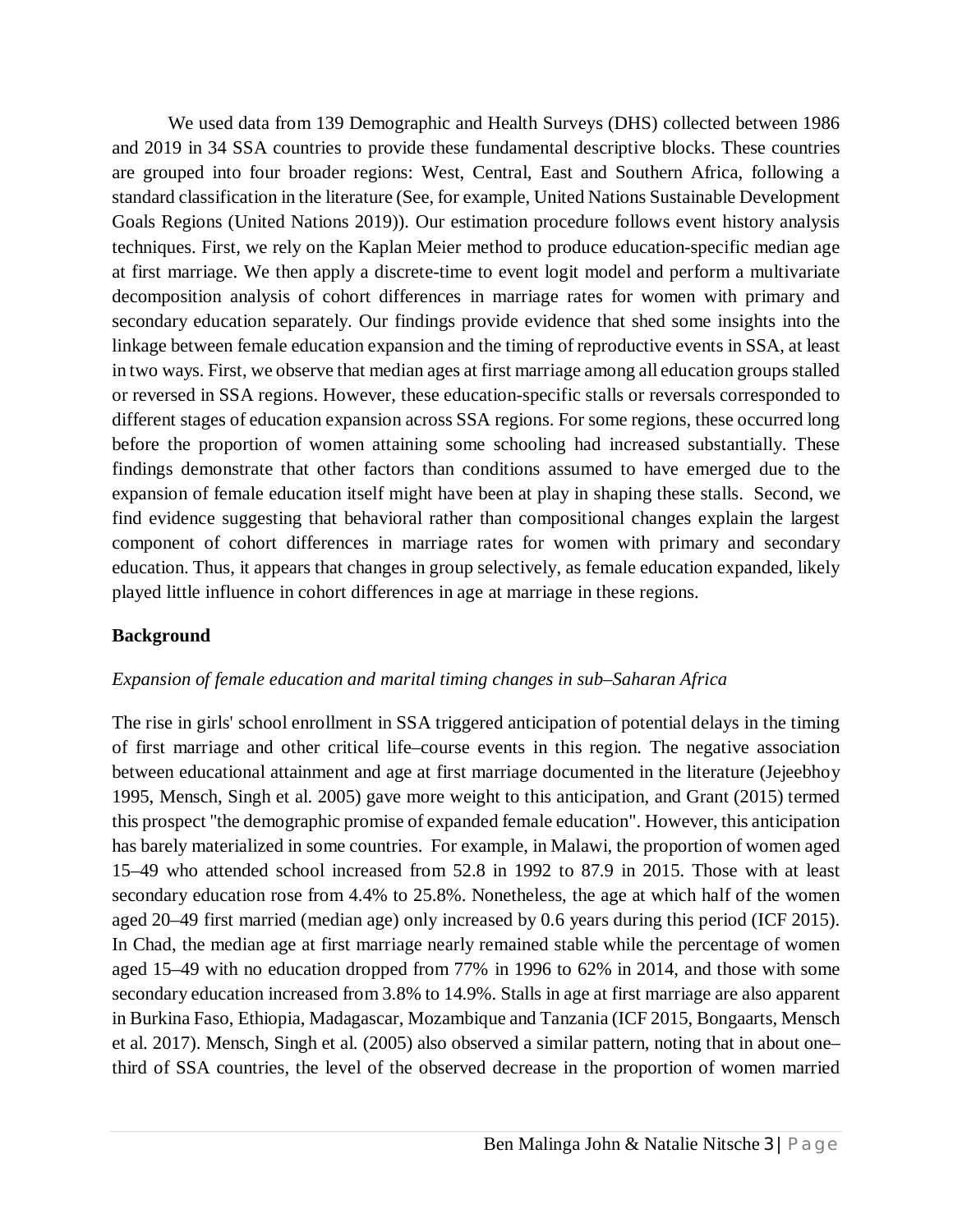before age 18 was merely less than half of what they predicted (using a regression model) based on observed changes in educational attainment.

Understanding how educational attainment is associated with union formation helps explain why age at marriage could stall amidst rising girls school participation. In SSA, education attainment is tied to the postponement of marriage through at least three dominant pathways. First is the incompatibility hypothesis, which postulates that the time women spend in school is directly linked to their union formation timing due to an incompatibility of simultaneous school enrollment and family formation. School attendance in this region (especially primary and secondary education) generally means postponing marriages to later ages, while initiating family signals discontinuity of schooling (Lloyd and Mensch 2008, Glynn, Sunny et al. 2018, Zuilkowski, Henning et al. 2019). Thus, the longer women stay in school, the more marriages are delayed to later ages. Therefore, the strength of this mechanism is contingent on at least the age at school enrollment, the pace of grade progression, school completion rate, the minimum number of years required to complete a specified education level, and opportunities for girls to proceed further with education beyond the secondary level. A high completion rate would imply staying longer in school – at least for as many years as required to graduate – hence, it would negatively affect the risk of union formation.

On the other hand, if school starts at younger ages and progression through grades is rapid, one could complete primary and secondary school education and still marry early. Caudillo (2019) found evidence for this possibility in Mexico, where girls aged 10–17 who experienced advanced grade progression had early initiation of marriage. Nguyen and Lewis (2020) observed a similar result in Vietnam, noting that women who started schooling at a younger age were 5.5 times more likely to marry during adolescent years than those who delayed school enrollment. These findings suggest that the benefits of improved school completion rates (corresponding to improved completed years of schooling) in delaying union formation could be attenuated by improvements in age at school entry and grade progression rates, mainly if girls' opportunities to progress beyond secondary education are limited.

The second mechanism, the ideational hypothesis, is related to changing norms about the timing of marriage that comes with exposure to and acquisition of knowledge or ideas that challenges traditional family formation values (Caldwell 1980). In SSA, societies have unique customs and systems that govern collective behavior, including the timing of union formation (Mawere and Mawere 2010, Ogoma 2014). Education exposes young girls to new ideals and brings aspirations and opportunities that weaken these norms. For example, education could expose girls to new ideas about the adverse effects of early marriages on their physical and mental health. The importance of this mechanism is thus dependent on the magnitude of the influence that schooling offers in redefining individual perspectives, preferences, and values about marriage timing. Therefore, the education effect on marital timing would diminish if more girls complete their education without acquiring the necessary skills or knowledge (what other scholars have referred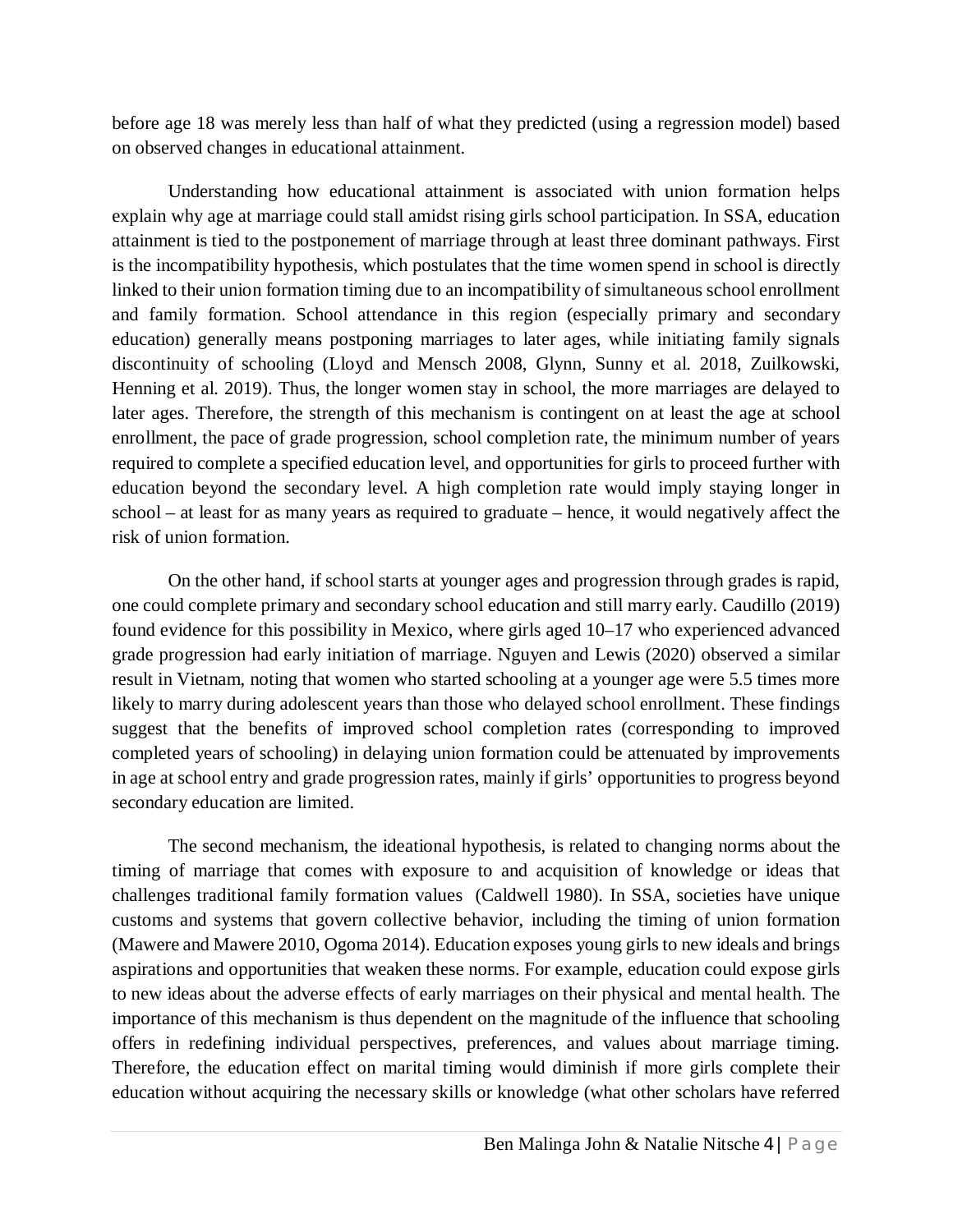to as "enrollment without learning" (Bold, Filmer et al. 2017) that stimulate a desire to postpone marriages to later ages. This could lead to stalls or reversals in age at marriage for higher education groups as education become widespread and more women with "enrollment without learning" enter these classes.

More related to the ideational mechanisms is Becker (1973)'s economic theory of marriage, which argues that girls could use marriage as financial security or parents could marry their daughters early to shift the economic burden of raising them to their new spouses. Parents could also marry young girls sooner to mitigate economic shocks (Corno, Hildebrandt et al. 2020). As a human capital investment, education raises opportunities for girls to participate in wage employment, thus boosting their financial independence and reducing the need for an early marriage. Equally, educated parents are bound to be economically self–reliant, thus less likely to push their daughters into early marriages for economic gains. However, similarly to ideational mechanisms, the strength of the education effect on union formation modulated by economic forces is likely to depend on knowledge and skills that one develops in school, and the growth of economies as education becomes widespread. If young girls who complete primary and secondary education lack the opportunity to join wage employment (either because of limited skills or limited employment opportunities), early marriage could still be an alternative pathway to financial security. In this case, expansion of female education could lead to stalls or reversals in age at marriage for these education groups via lowered employment opportunities as more women gain education and compete for wage labour.

#### *The sub–Saharan Africa context and research hypotheses*

SSA countries witnessed a substantial increase in girls' school participation over the last three decades. Data from DHS indicate that during 1990–99<sup>1</sup> period, on average, 52.1% of women aged 15–49 had ever attended at least primary school in this region. Only 17.0 % had secondary or higher education. Since then – a period of 30 years – girls' school participation, particularly in primary and secondary school, has expanded markedly. For example, during 2010–19<sup>2</sup> period, 70.2% of females aged 15–49 had at least primary education, and 40.3% attended secondary school. However, girls' participation in college education lagged, with only 5.2% of women aged 15–49 reported to have attained tertiary education during 2010–19. These averages obscure persisting regional heterogeneity in both timing, level and pace of female education expansion. In broad terms, countries in Southern Africa (e.g. Botswana, Namibia and South Africa) are precursors of this transition. For example, Frye and Lopus (2018) showed that in three–fourth of countries in West Africa, the proportion of women who ever attended school among women born between 1980 and 1990 was far less than women born in the 1940s in Southern Africa. The pattern

<sup>&</sup>lt;sup>1</sup> Authors calculation based on earliest DHS data collected between 1990 and 1999 in SSA

<sup>&</sup>lt;sup>2</sup> Authors calculation based on most recent DHS data collected between 2010 and 2019 in SSA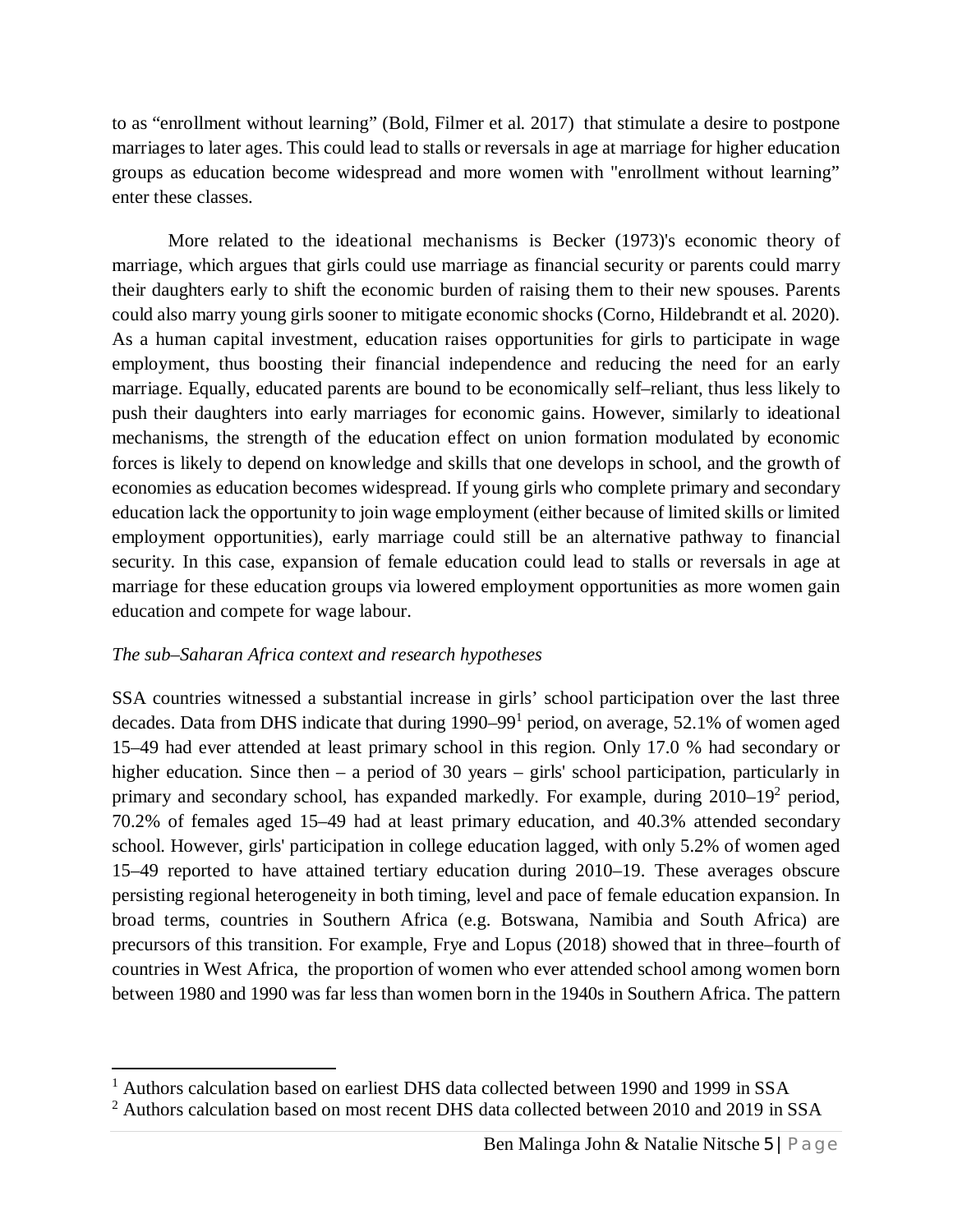of girls' school participation in most Central and East African countries lies between West and Southern Africa (Frye and Lopus 2018).

The expansion of girls' school participation in SSA coincided with improvements in school completion rates. For example, Evans and Mendez Acosta (2021) estimated that the primary school completion rate increased from 40% to nearly 60% between 1975 and 2015. This shift means that, on average, women who attended school in recent years spent more years in school than women from previous generations. According to the incompatibility hypothesis, one would thus anticipate this progress to shift union formation to later ages.

On the other hand, female education expansion in SSA is marked with declines in age at school entry and falling grade repeating rates (Ndaruhutse 2008, Lucas and Mbiti 2012, Grant 2015, World Bank 2020 ). Thus, women from recent birth cohorts are more likely to have graduated from primary or secondary school at relatively younger ages than those born some generations ago. As argued above, such patterns are likely associated with early marriages, mainly when college education prospects are limited, as in most SSA countries. Thus, female participation in wage employment is probably the most efficient pathway to keep young girls who have graduated from primary or secondary education from early marriages in this region. However, the growth of economies in SSA did not keep up with increasing girls' school participation, such that the supply of primary or secondary school leavers now exceeds the labour market demand (Al-Samarrai and Bennell 2007, Filmer and Fox 2014). Thus, in many SSA countries, early marriages may be perceived as practical means to girls' financial security, even among those who have completed primary or secondary education. Furthermore, SSA witnessed a deterioration of education quality in recent decades (Bold, Filmer et al. 2017, Filmer, Rogers et al. 2020, Evans and Mendez Acosta 2021), mainly due to the influx of schools following free primary education. For example, students complete their primary schooling in some countries without attaining the necessary reading and writing skills (Bold, Filmer et al. 2017).

The prevailing conditions linked to female education expansion in SSA, taken together with the incompatibility, ideational and economic hypotheses discussed above, lead us to draw three premises concerning how age at marriage for specific education groups might have evolved in parallel to levels of girls' school participation. *Hypothesis 1* is that age at marriage stalled over some birth cohorts at the population level and that such patterns primarily rose from stalls and reversals in marital timing across specific education groups. *Hypothesis 2* is that age at marriage stalled or reversed among women with primary and secondary education, particularly over birth cohorts for which the composition of these groups increased substantially. Finally*, hypothesis* 3 is that the overall change in the education group composition increased marriage rates. Further, as more women attained higher levels of education, the gains in age at marriage due to improvements in school completion rates were likely attenuated by changes in the composition of women from rural areas in each education group. The availability of DHS data in SSA, which contains marriage histories of women born as early as 1936, offers the possibility to assess these hypotheses and shed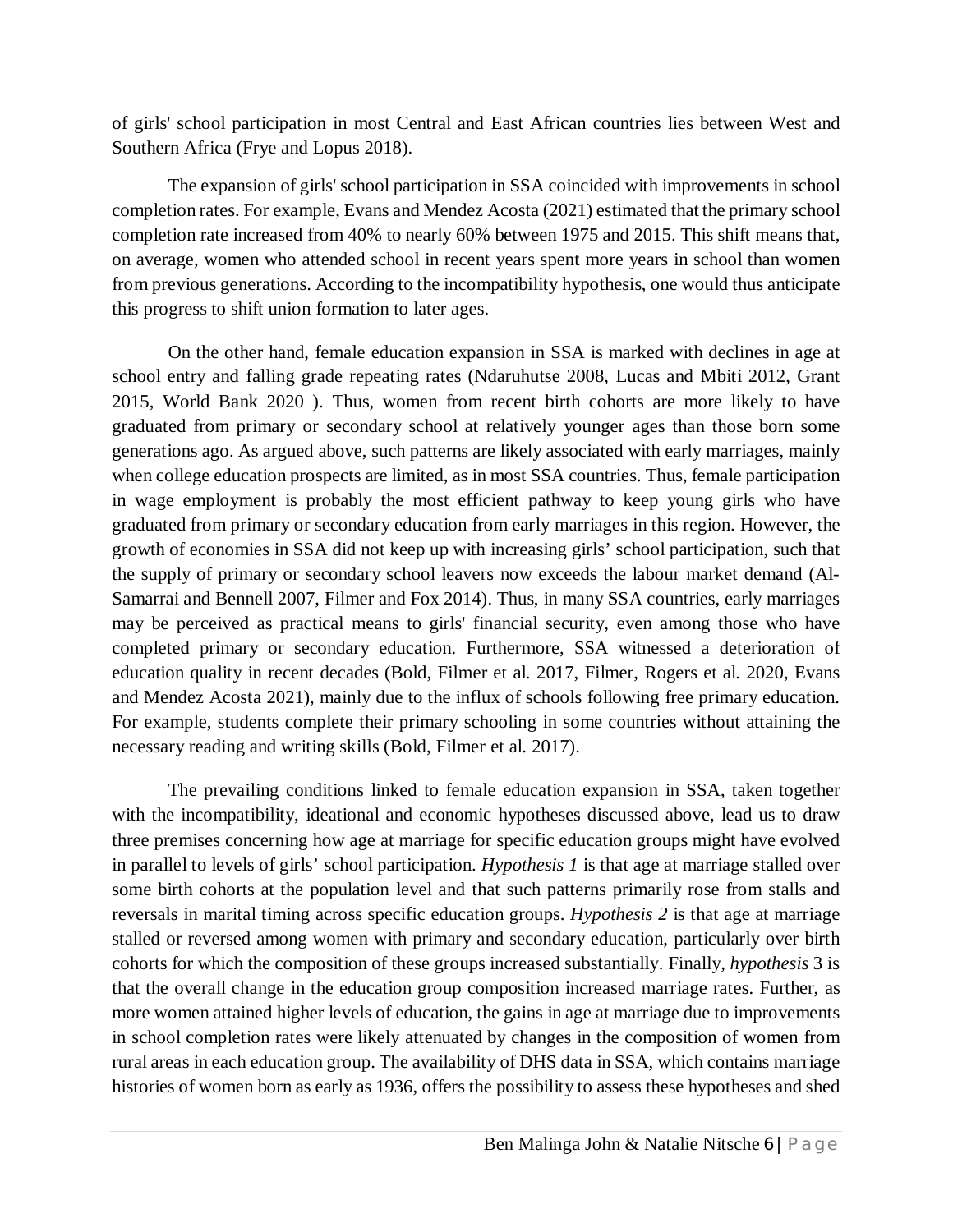more insight on the nexus between expanded female education and the timing of union formation in SSA.

#### **Data and Methods**

#### *Data*

Data for this study comes from the Demographic Health Surveys (DHS) conducted between 1986 and 2019 in sub–Saharan Africa. DHSs are a series of cross-sectional studies introduced in the 1980s and early 1990s in most SSA countries. They are the most used, reliable and nationally representative information about demographic, socioeconomic, reproductive health and family formation in this region. DHS asks two key nuptiality questions essential to our current analysis: first, whether a woman has ever married or lived with a man as married, and second, the date at which such unions are first formed. Women with formal or informal unions are identified as ever married–a desirable flexibility since marriage formation is more of a process than an event in this region (Meekers 1992, Chae 2016). To date, DHS has collected marriage histories from women who were born as early as 1936. Thus, they are ideal for assessing long term changes in marital behavior. This analysis includes 139 surveys from 34 countries. The pooled sample from all 34 countries consists of 1,462,867 women aged 15–49. We have grouped these countries into four major geographical regions (West, Central, East and Southern Africa) following a common classification in the literature (See, for example, United Nations Sustainable Development Goals Regions (United Nations 2019)) (Appendix 1). While single country estimates reveal more detail, commonalities in family formation behavior across these four broader regions justify the groupings and allow larger sample sizes than single country estimates. Nevertheless, we have produced country-specific estimates for some of the analyses and presented these in Appendix 2.

#### *Measures and methods*

The first goal of this paper is to document long term education-specific cohort changes in age at first marriage and assess how the emerging patterns (increase, stalls or reversals) are aligned with trajectories of female education expansion. We have identified education groups based on the DHS classification of respondents' highest level of education at the survey, which consists of four distinct categories: *No formal schooling* for those who never attended school, *Primary* for those who only had some primary education, *Secondary* for those who had up to secondary education, and *Tertiary* for women who acquired at least some college education. We restrict the analysis to the first three groups, as female education expansion was confined mainly to primary and secondary levels in most SSA; thus, the sample size of women with tertiary education is small in most countries. Furthermore, the analysis is limited to women aged 20+ to exclude those who were still in primary school at the time of the survey but might attain secondary education later in their life course.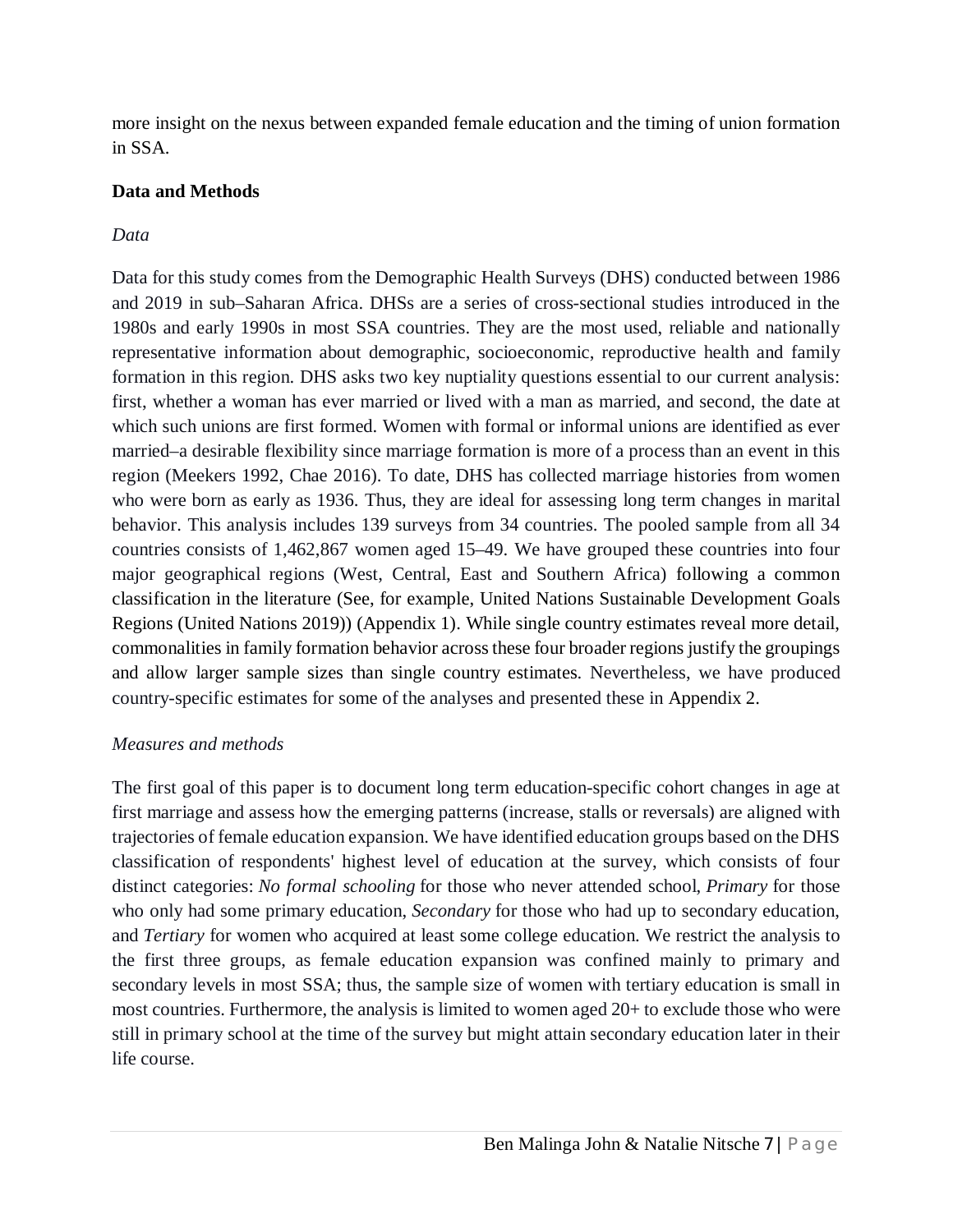The cohorts are defined based on the year of birth. In the pooled sample, the oldest woman was born in 1936 and the youngest in 2005. We classify women in each region and education group into five–year birth cohorts. Thus, those born before 1939 and after 2004 are dropped from the analysis. Assessment of the quality of marriage histories in DHSs reveals that older women tend to shift their age at first marriage towards the date of the survey (Gage-Brandon 1995, Mensch, Grant et al. 2006). This forward displacement of marriage events may lead to small changes in marital timing over birth cohorts and thus affect the patterns that one observes. To alleviate this problem, we produce estimates of marital timing for each birth cohort from a pooled sample of women born during the same period but interviewed at different survey points (i.e. at different ages). Thus, the measures are generally a weighted average of marriage histories reported at younger, middle or older ages. Hence, the forward displacement problem is likely to have minimal if any effect. In addition, to ensure reliable and stable estimates, we exclude all birth cohorts with a sample size of fewer than 200 women from the analysis. The final sample sizes for each region/country and birth cohorts are shown in Appendix 1.

Our measure of marital timing is the median age at first marriage. We calculate this estimate for each birth cohort and education group using event history analysis techniques. The event of interest is defined as entering into the first formal or consensual union. The age at which such events occur marks the survival time before transitioning from a single to married state. Thus, women who are not married at the survey date are right-censored. Marriages are quite early in SSA. Therefore, we measure the transition process from age 10 on a continuous time scale. We use the Kaplan Meier estimator to derive a survival function  $S(t)$  of first marriage that fully accounts for the censoring in the data. Thus, in this study, the function  $S(t)$  measures the proportion of unmarried women by time  $t$  since age 10. Therefore, the median age at first marriage is calculated as  $t + 10$  where  $S(t) = 0.5$ .

To objectively examine changes in these median estimates over birth cohorts, we define stalls to correspond to intervals where at least three consecutive birth cohorts have median estimates with overlapping 95% confidence intervals and a slope ranging between –0.01 and 0.01. The selection of these cutting points is arbitrary; nevertheless, we aimed at cutting points close to zero to ensure we indeed capture stalls. Furthermore, we define an increase in median age at first marriage to refer to intervals where the median estimates for at least three consecutive birth cohorts increased monotonically with a slope of greater than 0.01. Similarly, reversals correspond to intervals for which median age at marriage consistently decline at least for three consecutive birth cohorts with a slope of less than –0.01.

The second component of this study focuses on understanding factors central to cohort differences in education-specific marriage rates. Our interest is to assess how the composition of the educational groups (not changes in the educational composition of the population) and marital behavior within education groups varied over birth cohorts and the extent to which such changes explain the direction and magnitude of cohort differences in marriage rates. We use a multivariate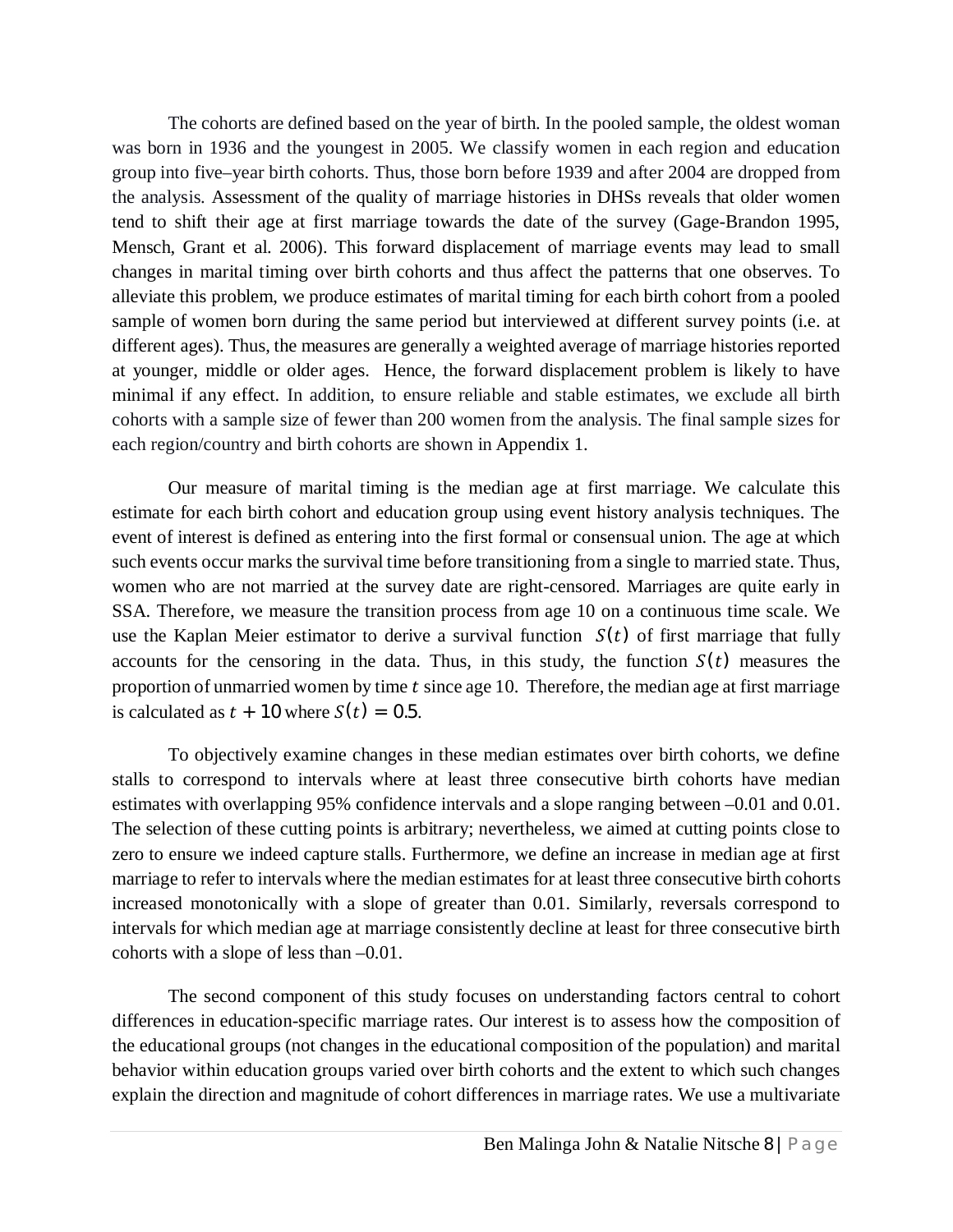decomposition approach for nonlinear models (Fairlie 2005, Powers, Yoshioka et al. 2011) to address these questions. This technique involves specifying a regression model to decompose group differences (or differences over time) in proportions, counts or rates into a component due to differences in composition and a component due to changes in behavior (return to risk). In our case, the groups are birth cohorts, and we aim to decompose differences in first marriage rates for women with primary and secondary education separately. Within each education group over birth cohorts, we consider composition heterogeneity in rural vs urban residence and complete vs incomplete educational level. The latter variable was collected only for surveys conducted after 1989. Thus, we restrict this part of the analysis to surveys conducted between 1990 and 2019. The majority of women (96%) surveyed during this period were born between 1950 and 1994. Therefore, we consider these women and classify them into three 15–year birth cohorts (1950–64, 1965–79 and 1980–94). Thus, we run two decomposition models for each of the four regions and education level, first comparing 1950–64 with the 1965–79 birth cohort and second comparing 1950–64 with the 1980–94 birth cohort (in both cases, 1950–64 is the comparison group).

The process time for this part of the analysis is measured on a discrete time scale. Thus, we have used a discrete-time logit regression model for the decomposition, where the logit of the baseline hazard is a linear function of the process time split into single year sub episodes – i.e.

$$
Log\left(\frac{\lambda_j(t)}{1-\lambda_j(t)}\right) = \boldsymbol{\alpha}(t) + \boldsymbol{\beta}_1 residue
$$

where  $\lambda_j(t)$  is the risk of first marriage at time t for an individual j,  $\beta_1$  and  $\beta_2$  are coefficients associated with the area of residence and education completion status (*edu.complete*), respectively. The parameter  $\alpha(t)$  is defined as:

$$
\boldsymbol{\alpha}(t) = \sum_{t(age)=10}^{\tau} \alpha_t \omega_t
$$

where  $\omega_t$ 's are dummies for the single-year sub episodes of the process time and  $\alpha_t$ 's are associated coefficients.

The process of a multivariate decomposition analysis involves fitting a specified regression model to groups under consideration separately. For example, when comparing the 1950–64 and 1965–69 birth cohorts, the process would involve fitting the model we specified to these two birth cohorts separately and using the resulting coefficients to estimate the difference in marriage rates due to composition changes and a component due to differences in coefficients. For that reason, the fitted models must include an equal set of predictors. However, this condition is not possible in our decomposition models when we consider a full range of observable process time available in the data (i.e. from age 10 to 49) because none of the women born during 1980–94 had reached age 41 at the time of the survey. It means that  $\omega_t$  correspond to dummies for single-year sub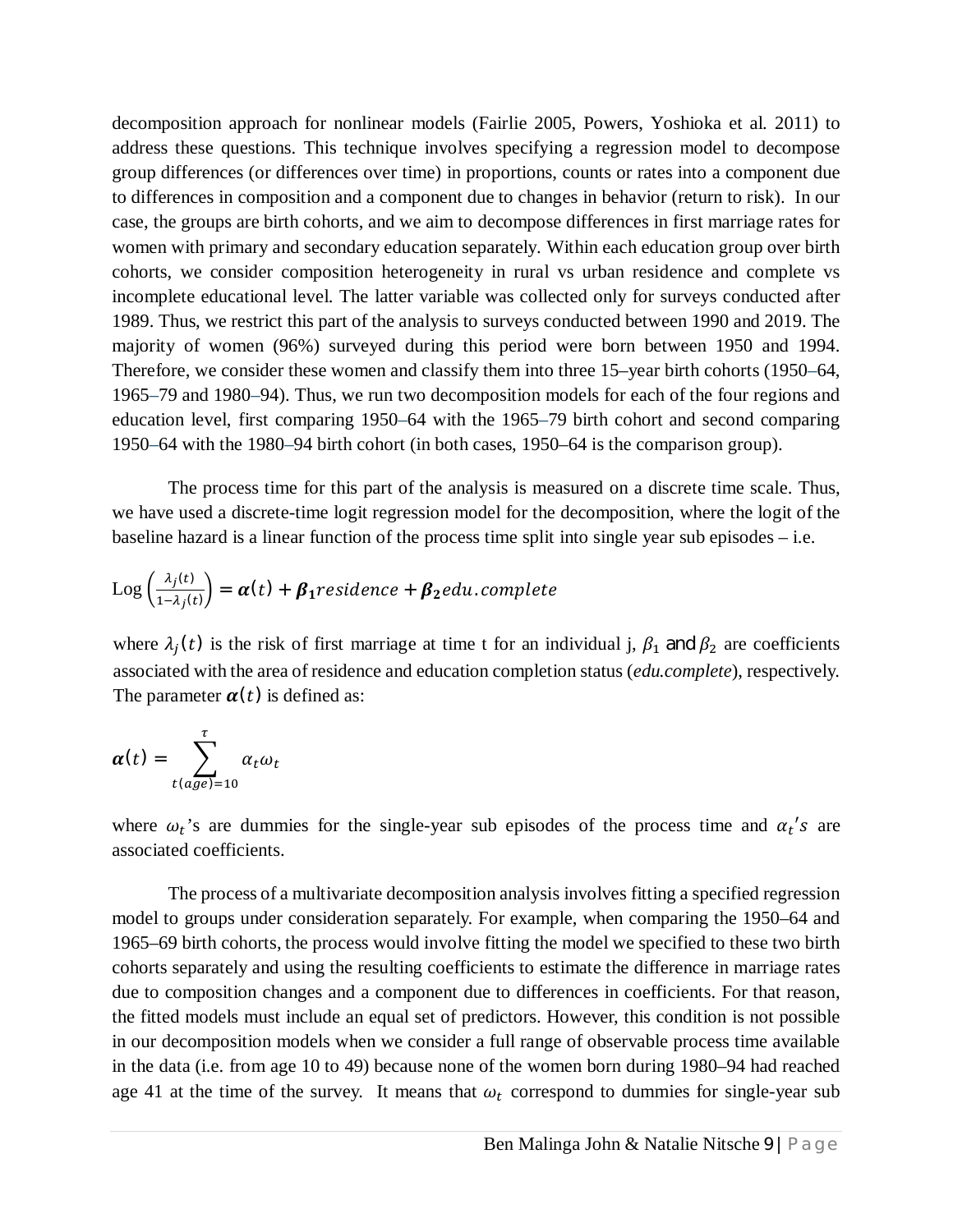episodes ranging from age 10 to 49 for the older cohorts but not for the 1980–94 birth cohort. We address this problem by modifying the process time to start at age 10 and end at 30. The cohort differences in marriage rates we decompose thus relate to marriage rates between age 10 and 30.

We perform all the decomposition analyses using the *mvdcmp* command available in Stata software (Powers, Yoshioka et al. 2011). In addition, all the independent variables are normalized to ensure that the results are invariant with the reference category option.

#### **Results**

### *Cohort changes in the proportion of unmarried women by age according to the level of education in four SSA Regions*

Figure 1 shows the proportion of women still unmarried by age according to birth cohorts. Moving along the columns, we show these estimates for women with the same level of education across four SSA regions, while moving from left to right show these estimates according to level of education within the same region. The slope of each line (how quickly the survival function drops) indicates the pace of marriage formation relative to age. The sooner the first unions are formed, the steeper the slope. At a given age, the spread of these lines indicates the magnitude of change of the proportion of women married at that specific age over birth cohorts: the wider the spread, the more significant the difference.

The first column panel in Figure 1 shows the estimates corresponding to all women (all education groups combined). The lines representing younger cohorts in this panel fall gradually and lie above those of older cohorts, thus confirming that marital timing is shifting to older ages among the recent birth cohorts across all the regions. However, in West, Central and East Africa, the timing rather than the quantum of first marriage substantially changed. The spread of the survival curves at a given age is more pronounced between ages 17 and 30 in these regions, and they generally converge at ages above 35. For example, the proportion of women married by age 20 declined from 77.1% among the 1940–44 birth cohort to 54.5% for women born during 1995– 99 in West Africa. This change is from 83.6% to 52.7% in Central Africa and 74.2% to 53.2% in East Africa. In contrast, the proportion of women married by age 35 nearly remained above 95% between the 1950–54 and 1980–84 birth cohorts. Southern Africa is generally different. In this region, first marriages were already postponed to later ages among women born as early as the 1950s. For example, the proportion of women married by age 20 was only 30.2% for women born during 1950–54, and about 22.3% of women of this cohort were still unmarried at age 35.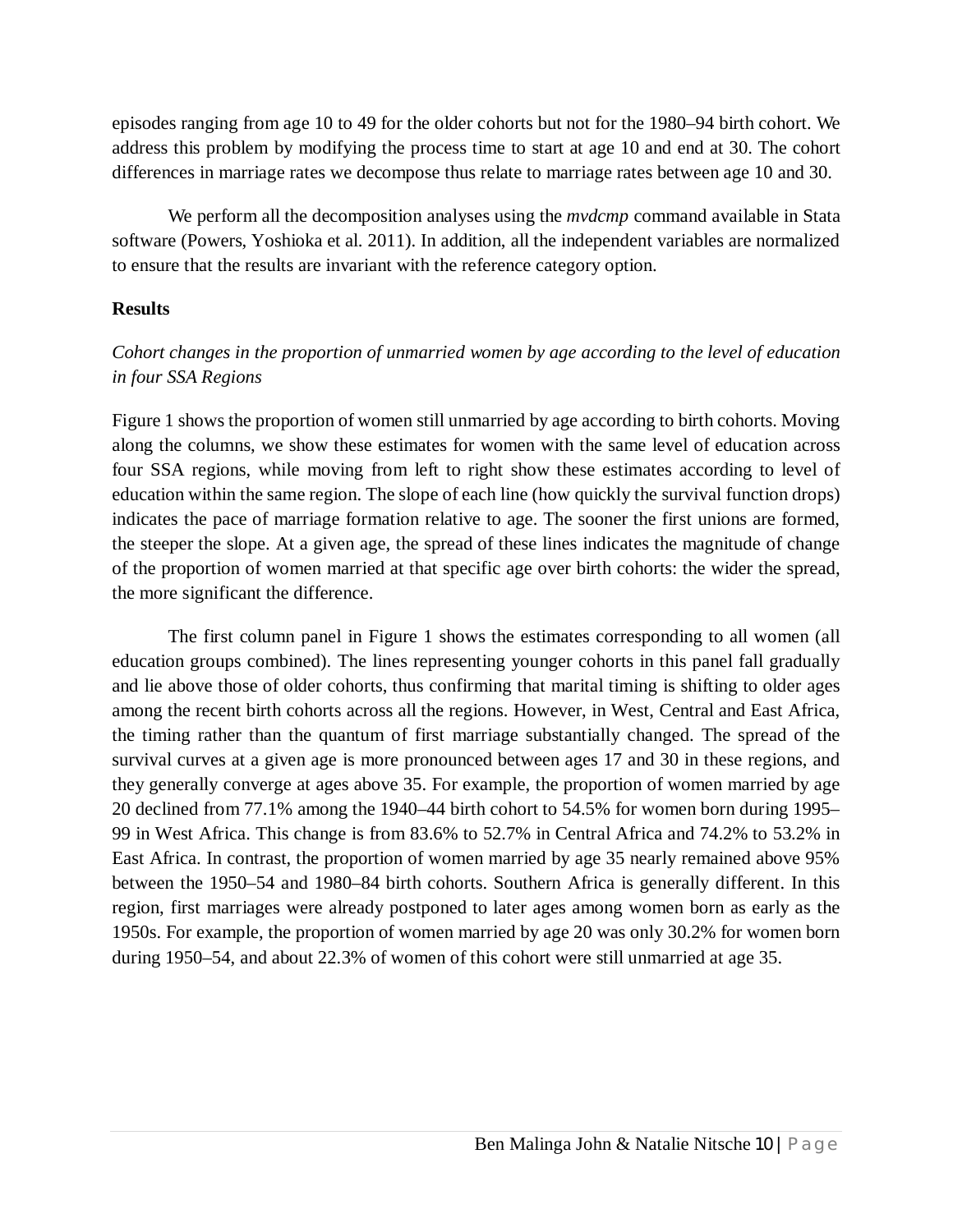

**Figure 1**: Proportion of unmarried women by age according to birth cohort and level of education in four sub-Saharan Africa regions

*Source*: Demographic Health Survey data available in 34 sub-Saharan Africa countries, 1986–2019.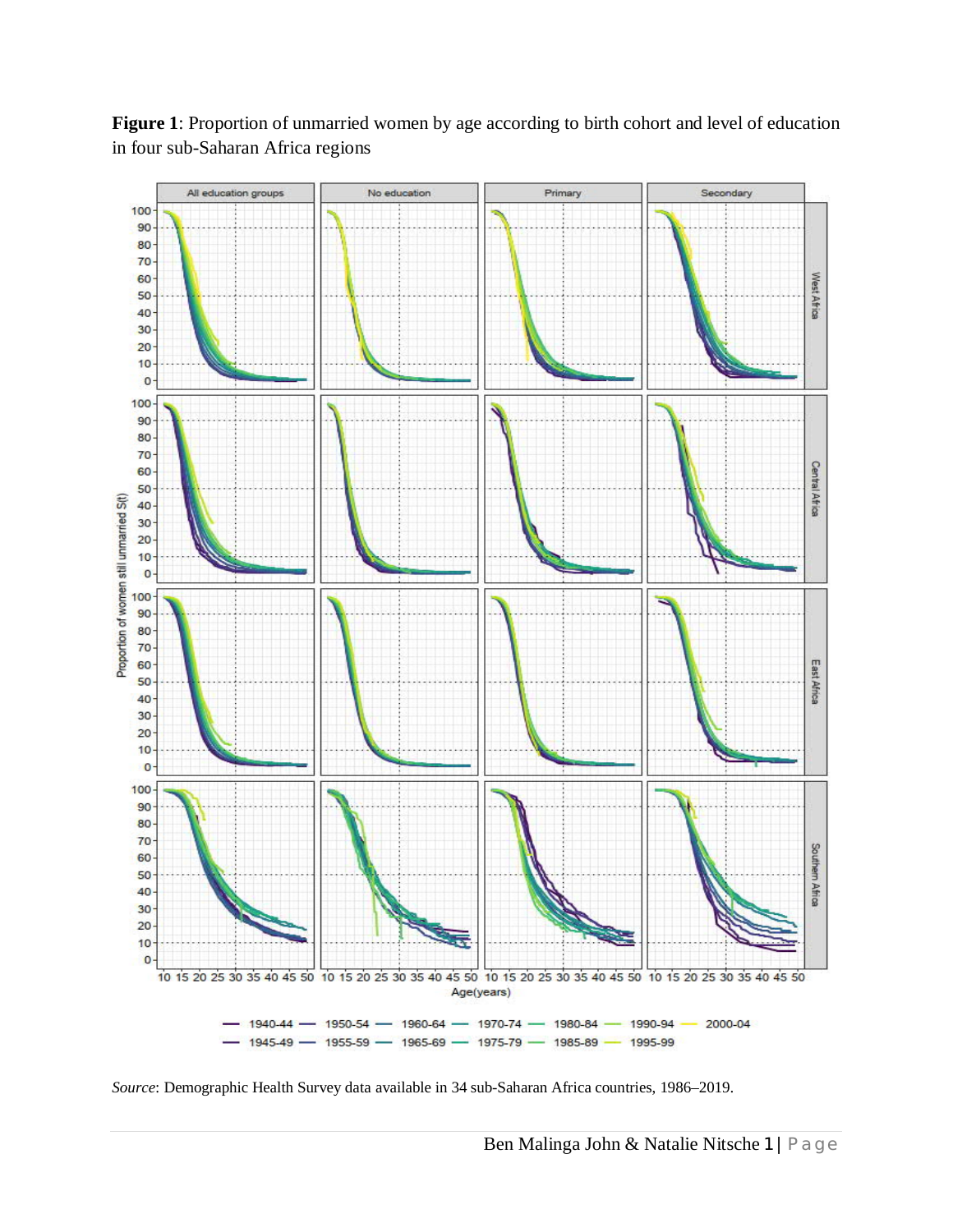For specific education groups (second to fourth column panel), marital timing has changed more among women with secondary education across all the regions. Nevertheless, in West, Central and East Africa, the proportion of unmarried women is almost less than 5% at age above 35 for all education groups, thus indicating that marriage is still universal irrespective of education level in these regions. For Southern Africa, the proportion of women who eventually marry by age 35 has dropped significantly among women with secondary education than in other education groups. Thus, it appears that women with secondary education rather than those with primary or no education are increasingly abstaining from forming first unions in this region.

#### *Cohort changes in median age at first marriage by level of education during female education expansion in four SSA regions*

In Figure 2, we present the median age estimates of the survival lines shown in Figure 1 together with changes in the education composition of women over birth cohorts. The background area in Figure 2 shows the percentage of women with no education (light grey bottom area), primary education (middle grey area) and secondary education (dark grey top area) among women aged 20+ in each birth cohort. The median age at first marriage (with their 95% confidence intervals) for each education group are presented using lines, with their corresponding scale shown on the right-hand side. We present a similar figure showing country-specific results in Appendix 2.

Figure 2 reveals three key findings concerning the evolution of marital timing during female education expansion. First, the results show that median age at first marriage at the population level (among all women) stalled over some birth cohorts in West, Central and East Africa, and it reversed in Southern Africa. In West Africa, the median age at first marriage was 17.0 for women born during 1945–49. It increased to 17.5 for the 1965–69 birth cohort, stalled around 18.0 between the 1970–74 and the 1980-84 birth cohorts, and then increased to 19.1 among women born during 1995–99. In Central Africa, the median age at first marriage rose from 15.8 for the 1945–49 birth cohort to 18.5 for the 1975–79 birth cohort. It stayed around 18.5 until the 1990-94 birth cohort before rising to 19.7 among women born during 1995–99. For East Africa, median age stalled at 18.8 between 1970–74 and 1980–84 birth cohorts after increasing from 17.3 among women born during 1945–49. It later increased to 19.8 for the 1995–99 birth cohort. The reversal in age at marriage in Southern Africa occurred among women born after 1980–84. Previously, it had risen from 22.7 among the 1945–49 birth cohort to 25.2 for women born during 1970–74. At the country level, reversals in age at marriage among all women are evident in Comoros, Congo, and Madagascar, and dominant stalls are apparent in countries such as Benin, Burkina Faso, Burundi, Chad, Congo (DRC), Cote d'Ivoire, Kenya, Malawi, Rwanda, Senegal, Uganda and Zimbabwe.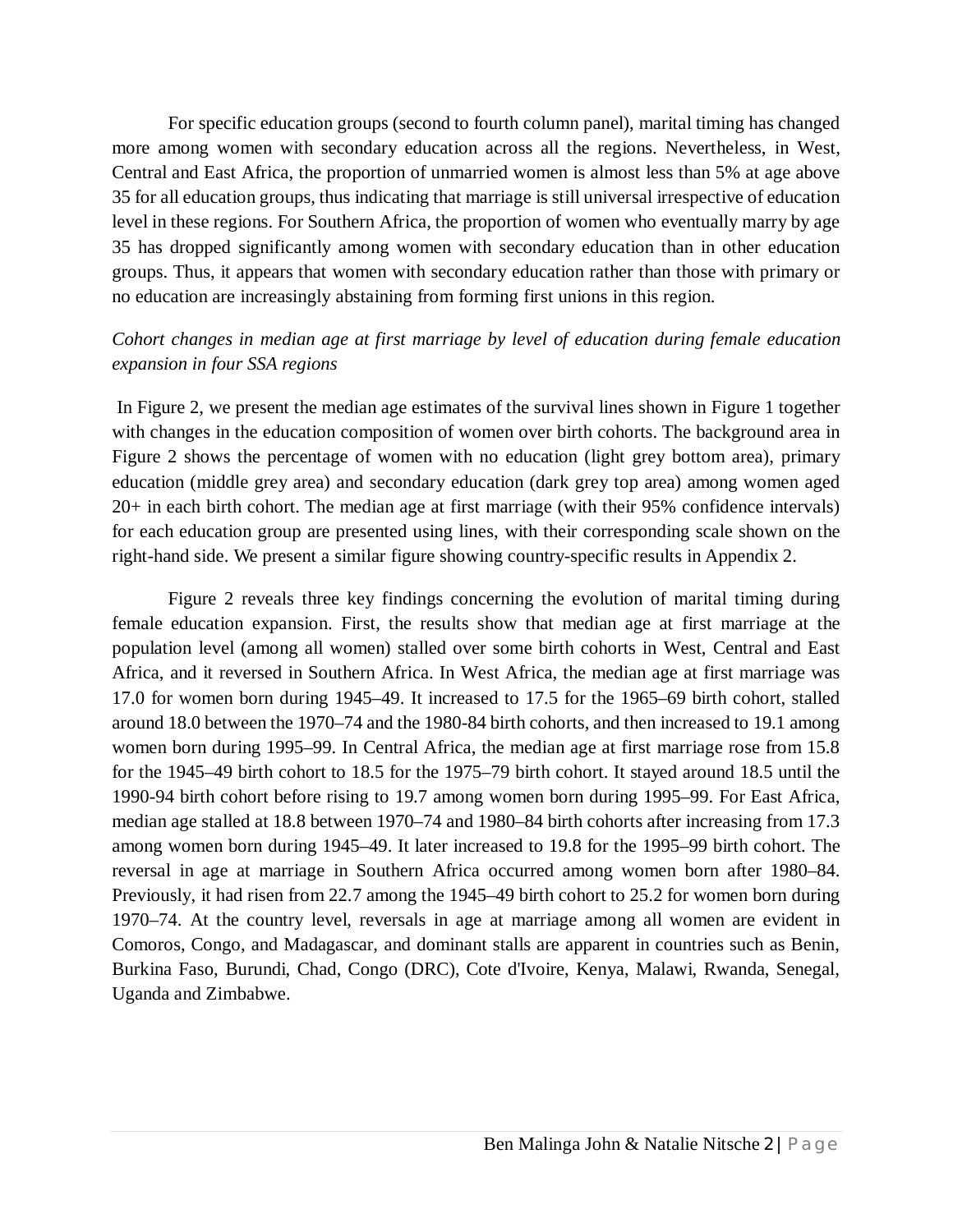

**Figure 2**: Cohort changes in median age at first marriage by level of education during female education expansion in four sub-Saharan Africa regions

Note:

- 1. The background area shows the percentage of women with no education (light grey bottom area), primary education (middle grey area) and secondary education (dark grey top area) among women aged 20+ in each birth cohort. The median age at first marriage (with their 95% confidence intervals) for each education group are presented using lines, with their corresponding scale shown on the right-hand side.
- 2. *Source*: Demographic Health Survey data available in 34 sub-Saharan Africa countries, 1986–2019. Second,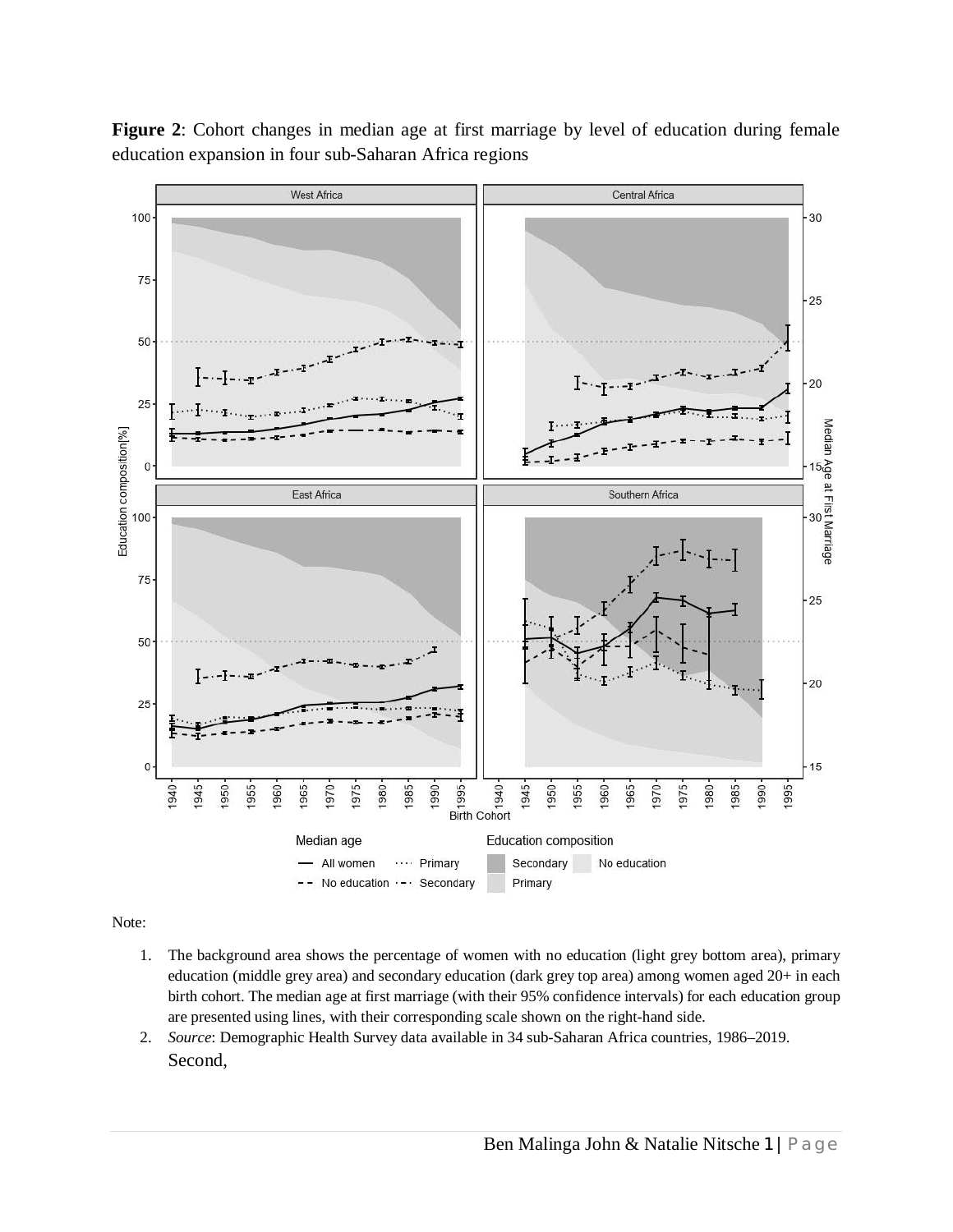Figure 2 illustrates that stalls in age at marriage at the population level rose from a combination of stalls and reversals in marital timing across all education groups – i.e. age at marriage either stalled or reversed over some birth cohorts for all education groups across all the four regions. For example, in Southern Africa, a reversal in age at marriage among all women occurred over the same birth cohorts, for which median age at marriage declined among women with no education and stalled for women with secondary education. In East Africa, on the other hand, the stall in age at marriage coincided with a decline in age at marriage among women with secondary education and a stalling pattern for those with no formal schooling and primary education. The country-specific estimates in appendix 2 show that age at marriage either stalled or declined among women with primary or secondary education in 15 of the 33 SSA countries (Angola is excluded; see note in appendix 2). One critical feature about these dynamics is that stalls and reversals in education-specific marital timing (especially in West, Central and East Africa) translated into intervals of stalls at the population level, essentially when the proportion of women attaining secondary education changed moderately. The importance of girls' secondary education participation in driving median age at marriage at the population level is remarkably evident in West Africa. Median age at marriage among all women increased sharply in this region, starting with the 1980–84 birth cohort, despite stalling among women with no formal schooling and secondary education and reversing among women with primary education. This is because the proportion of girls who attended secondary education was sharply rising over these birth cohorts.

Third, the results in Figure 2 demonstrates that stalls and reversals in age at marriage among the primary and secondary education groups corresponded to different stages or levels of female education expansion. In West Africa, the median age at first marriage for women with secondary education stalled around 22.5, as the percentage of women with secondary education started to exceed 15%. For the primary education group, median age at marriage declined among women born after 1970–74, with the composition of this group varying around 18%. The story is different for Central, East and Southern Africa, with Central and East Africa revealing more similar trajectories. In Central Africa, age at marriage stalled starting with women born 1975–79, at around 18.0 for those with primary, and around 20.3 for women with secondary education. These stalls occurred when the composition of women with primary education dropped from 34.3 to 26.2, and of those with secondary education varied between 33.1 and 36.0. Interestingly, age at marriage for the latter group started rising again among women born after 1980–84, as its composition rose sharply. We see a parallel pattern in East Africa. There, age at marriage stalled around 18.5 for women with primary education when their composition varied between 45.6% and 56.1%. It declined between 1965-69 and 1980-84 birth cohort among women with secondary education as the composition of this group ranged between 19.7% to 23.6%. As in Central Africa, median age at marriage for the latter group increased sharply following the 1980–84 birth cohorts in parallel with its composition. In Southern Africa, the median age at first marriage is much later than in the other African regions across all education groups and birth cohorts. It stalled for women with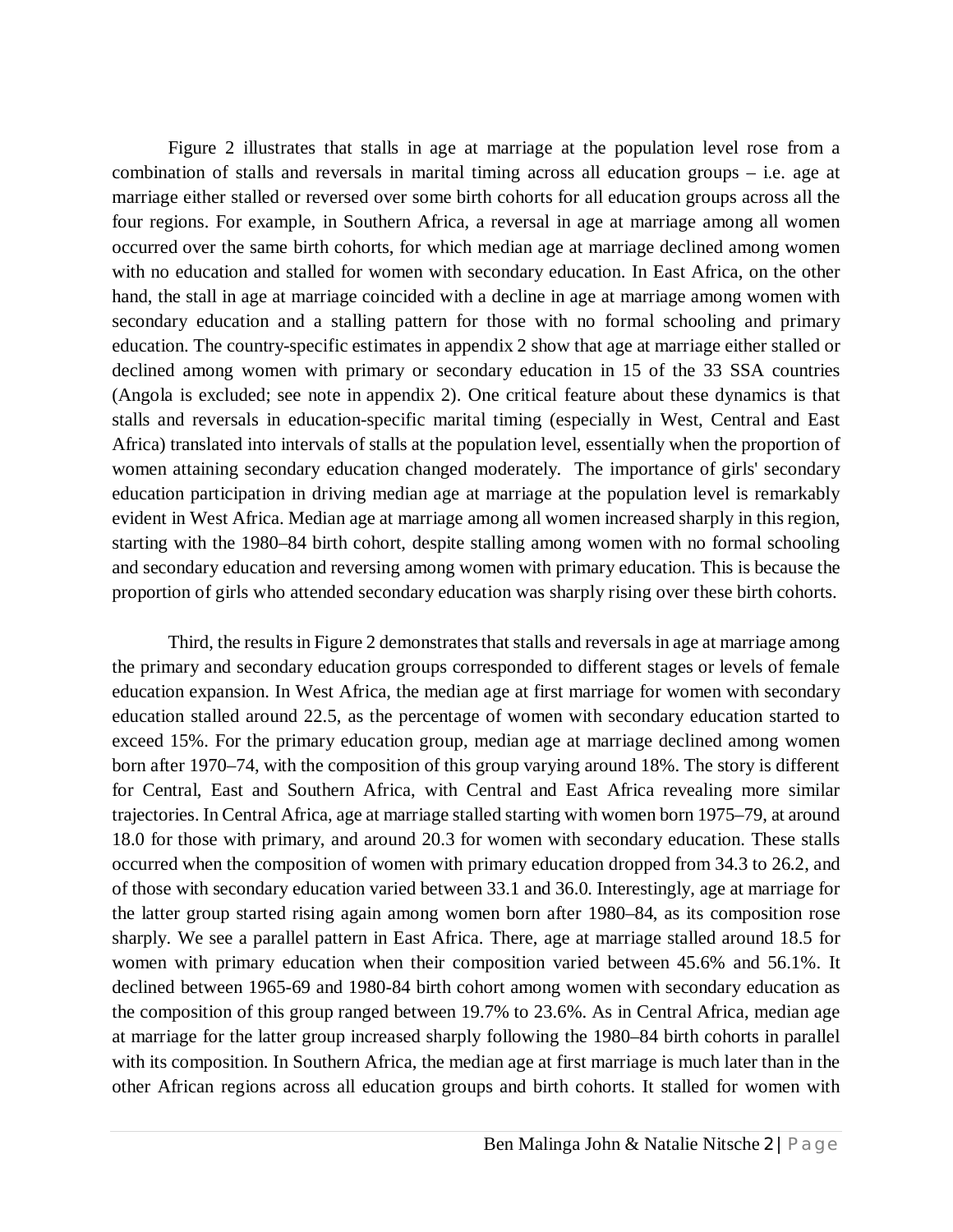secondary education at around 27.5, starting with the 1970–74 birth cohort when the composition of this group had reached 57.7%. For women with primary education, it decreased starting with the same birth cohort.

#### *Drivers of cohort changes in education-specific marriage rates*

We now consider the decomposition analysis results that examined the contribution of changes in education group composition and behavior to cohort differences in marriage rates. The focus is on understanding how these two components varied as female education expanded and identifying a component that largely influenced education-specific marriage rates. We consider women with primary and secondary education for this analysis as they allow us to examine composition changes concerning school completion rates in addition to rural-urban composition differences. Table 1 shows these composition changes over birth cohorts. It presents the proportion of women who had completed primary/secondary education and women from rural areas within each education category. We note that the percentage of women with a completed level of education increased across all regions for both the primary and secondary categories, except for women with primary education in West Africa. For this group, school completion decreased over birth cohorts, which intrinsically points out increasing drop-out rates as girls' school participation increased. The largest increase in the completion rate for primary education is observed in Southern Africa, while for secondary education, it is observed in West Africa.

|                        | Primary |         |         | Secondary |         |         |
|------------------------|---------|---------|---------|-----------|---------|---------|
|                        | 1950-64 | 1965-79 | 1980-94 | 1950-64   | 1965-79 | 1980-94 |
| <b>West Africa</b>     |         |         |         |           |         |         |
| % completed level      | 40.6    | 35.2    | 29.3    | 18.4      | 28.4    | 35.5    |
| % in rural area        | 53.1    | 49.3    | 49.5    | 30.7      | 29.0    | 33.3    |
| <b>Central Africa</b>  |         |         |         |           |         |         |
| % completed level      | 28.1    | 29.2    | 29.3    | 8.3       | 10.4    | 15.5    |
| % in rural area        | 56.4    | 57.6    | 61.4    | 25.0      | 25.2    | 24.7    |
| <b>East Africa</b>     |         |         |         |           |         |         |
| % completed level      | 28.0    | 33.9    | 32.4    | 20.5      | 24.6    | 27.2    |
| % in rural area        | 77.4    | 78.7    | 79.2    | 45.3      | 47.5    | 49.7    |
| <b>Southern Africa</b> |         |         |         |           |         |         |
| % completed level      | 29.1    | 40.9    | 48.4    | 23.4      | 29.2    | 31.7    |
| % in rural area        | 66.1    | 70.4    | 73.3    | 32.4      | 41.2    | 43.9    |

**Table 1**: Percentage of women with a complete level of education and in rural areas according to the level of education and birth cohort in four sub-Saharan Africa regions.

*Source*: Demographic Health Survey data available in 34 sub-Saharan Africa countries, 1986–2019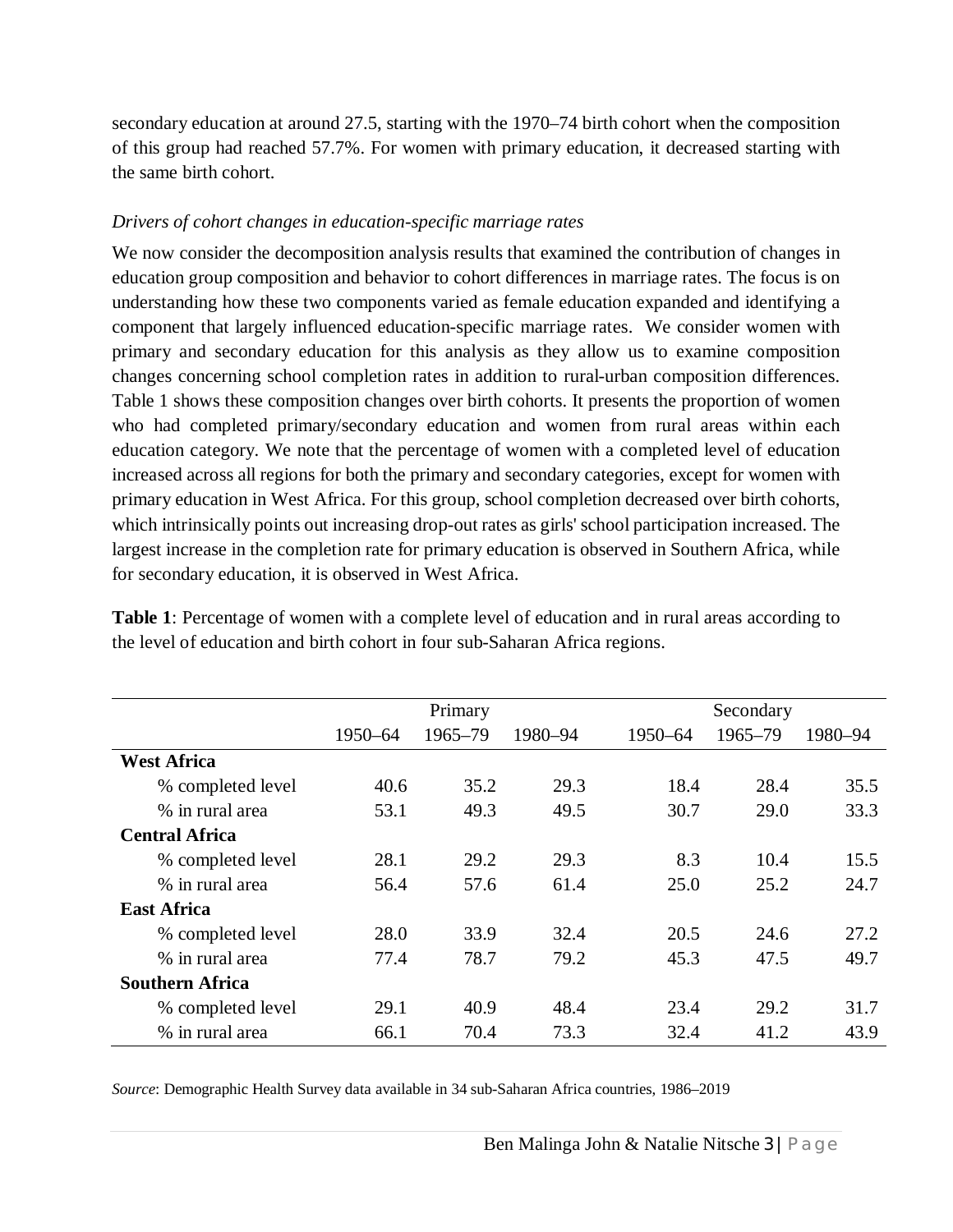The proportion of women from rural areas within each education group partially reflects the dynamics of education expansion to rural areas. However, the area of residence in our data is captured at the time of the survey. Hence it does not fully capture the extent to which rural-urban representation changed within specific education groups. This is because women who attend school in rural areas are more likely to migrate to urban areas to seek job opportunities or because of marriage. Nevertheless, Table 1 shows some possible minimum changes in the rural-urban composition over birth cohort within each education group, and we would be interested in understanding how these account for cohort differences in marriage rates. With that in mind, we see increases in the proportion of women from rural areas within primary and secondary education groups across all regions. The only exception is West Africa, among women with primary education where the proportion of women from rural areas decreased, and in Central Africa among women with secondary education where it remained nearly constant. The largest change in this estimate for both primary and secondary education groups is registered in Southern Africa.

To understand marital behavior changes within primary and secondary education groups over birth cohort, we show the marginal risk of first marriage in each group (estimated from the model we specified for decomposition analysis) according to school competition status (Figure 3(a)) and area of residence (Figure 3(b)). The solid line in Figure 3(a) represents complete, and the dotted line means incomplete education. We use the solid and open dots to represent primary and secondary education groups, respectively. The results in Figure 3(a) reveal three key findings, which are essential in our quest to understand how marital behavior changed as female education expanded and help us understand the decomposition analysis results later. First, we note that marital risk declined over birth cohorts irrespective of education completion status for both primary and secondary education groups. The only exception is Southern Africa, among women with incomplete education where it increased. Second, the marital risk gap between those with complete education relative to those with incomplete education declined in recent birth cohorts in West Africa, Central Africa (when we compare the 1950–64 and 1965–79 birth cohort) and Southern Africa (among the primary group). However, except in Southern Africa, these changes are driven by women with incomplete education marrying later or less (reflected by a steeper decline in marital risk), rather than women with complete education marrying sooner or more. Third, the marital risk among women with complete primary education born during 1980–94 is higher than their counterparts with incomplete primary schooling in West Africa. A parallel relationship is apparent in Southern Africa for both the 1950–64 and 1965–79 birth cohorts. This dynamic is potentially due to assortative mating in this region, where women with complete primary education may be more attractive partners on the marriage market than their counterparts with incomplete primary schooling. These findings are also evident when similar estimates are produced based on 5-year birth cohorts (Appendix 3). Overall, the results in Figure 3(a) indicate that, at an individual level, the marital risk of women with more years of schooling did not rise in recent birth cohorts.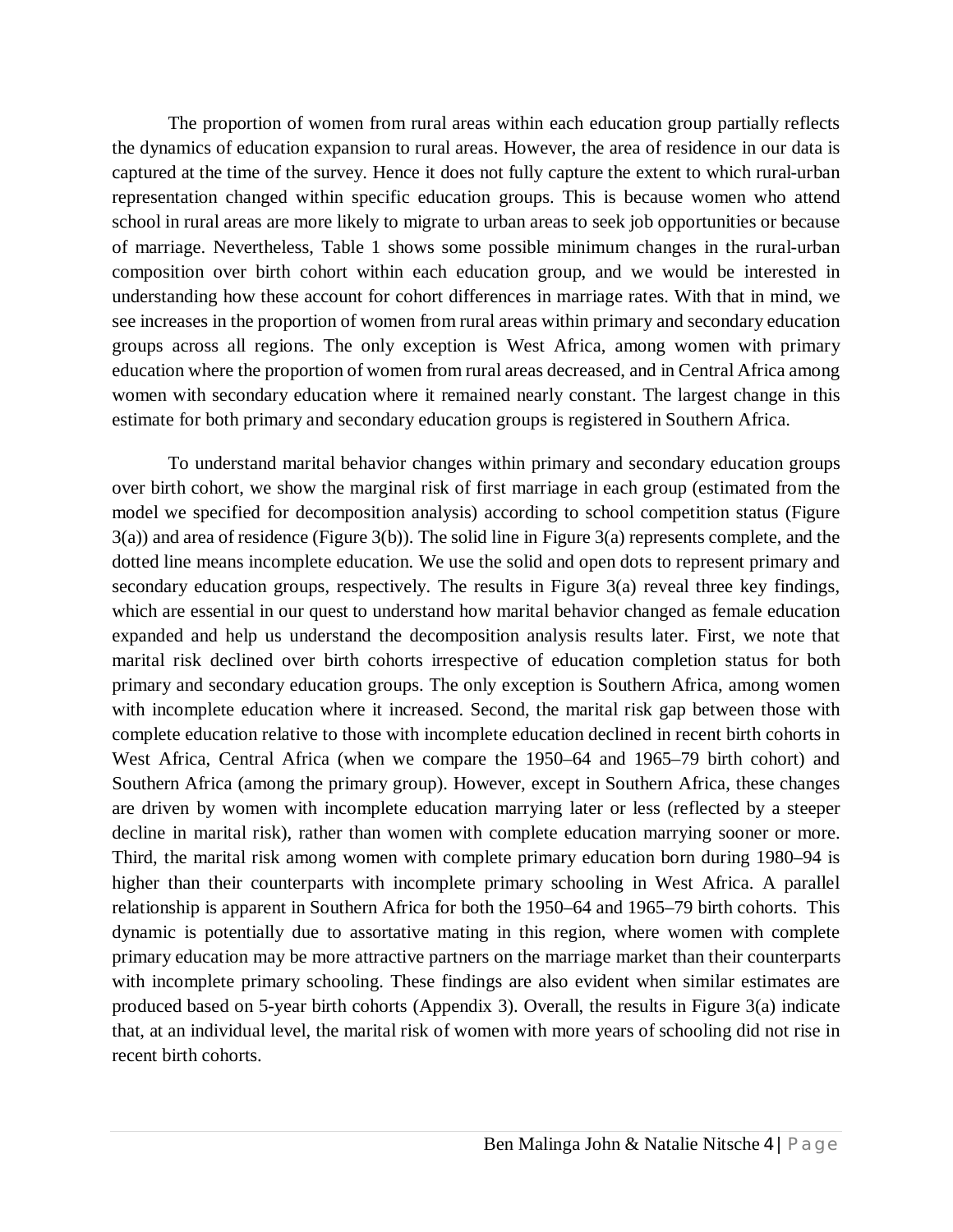**Figure 3**: Cohort changes in marginal risk of first marriage according to education level completion status (**Figure 3(a))** and according to area of residence (**Figure 3(b))** for each education group in four sub-Saharan Africa regions



*Source:* Demographic Health Survey data available in 34 sub-Saharan Africa countries, 1986–2019.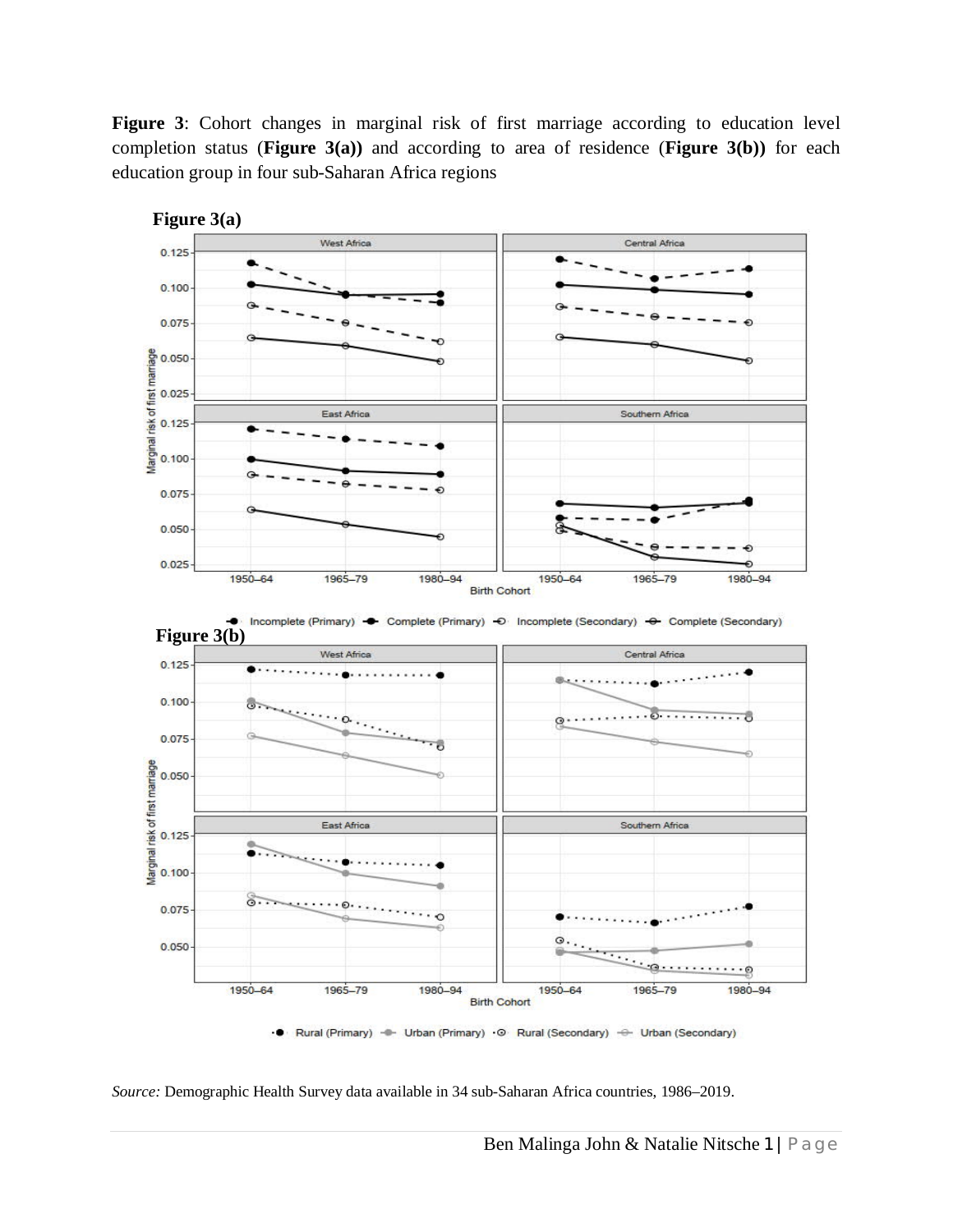In the bottom panel of Figure 3 (Figure 3(b)), we show changes in marital risk for women in rural areas (dotted lines) and urban areas (solid grey line). Again, the solid and open dots represent primary and secondary education groups, respectively. In West, Central and East Africa, marriage risk dropped for women in urban areas, irrespective of the education level. The pattern is mixed for women from rural areas. Marriage risk only decreased substantially for women with secondary education in West Africa, while it increased for the remaining groups in the remaining two regions. In southern Africa, marriage risk dropped for the secondary group irrespective of the area of residence, while it increased for the primary group for both rural and urban, particularly between the 1950–64 and 1965–79 birth cohorts.

**Figure 4**. The contribution of changes in education group composition (Total composition component) and behaviour (Total effect component) to cohort differences in marriage rates (Overall change) for women with primary and secondary education in four sub-Saharan Africa regions



Note:

- 1. Marriage rate is estimated for the interval between age 10 and 30.
- 2. *Source*: Demographic Health Survey data available in 34 sub-Saharan Africa countries, 1986–2019.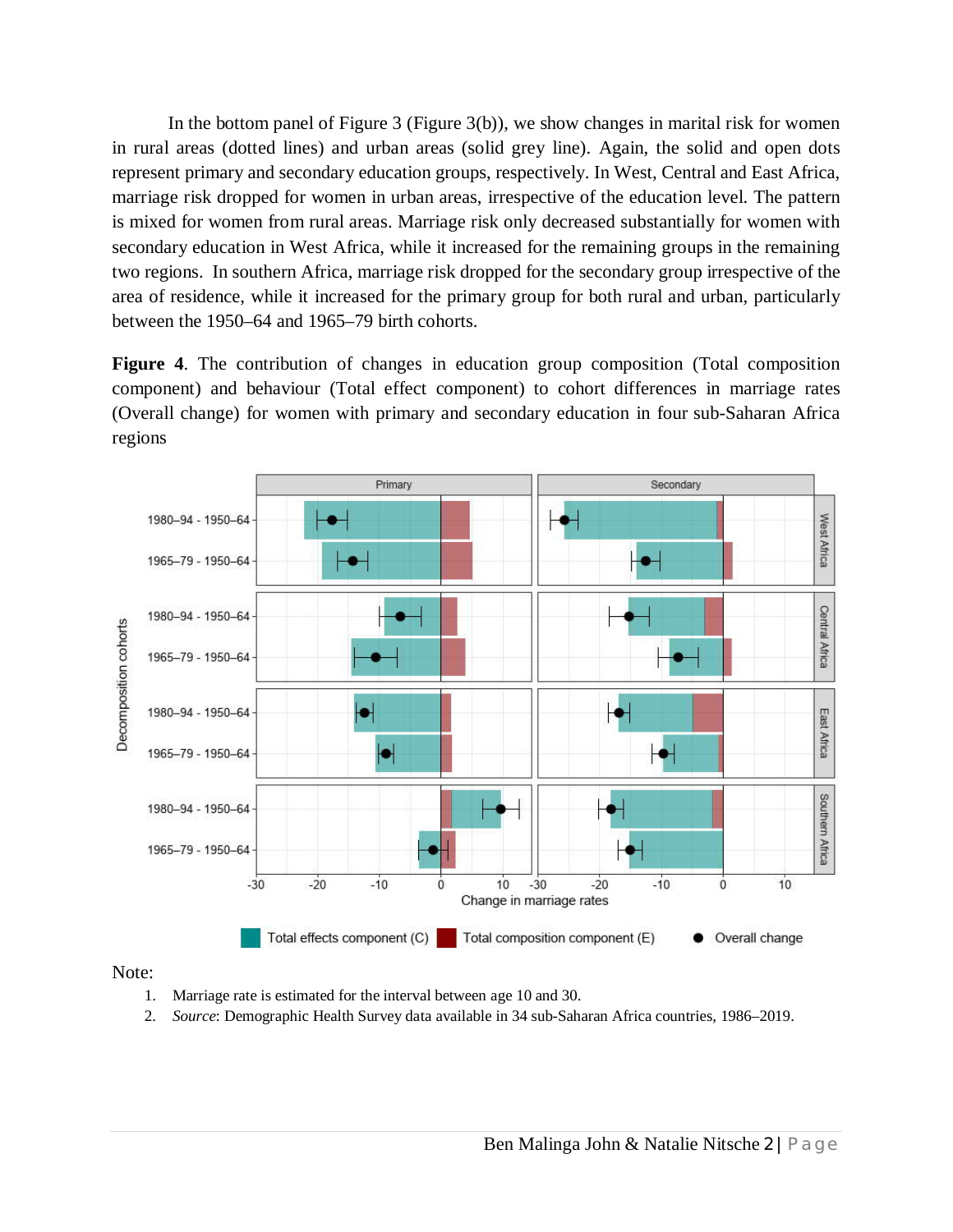We show the overall contribution of the composition changes (Table1) and changes in marriage risk (Figure 3) to total cohort differences in marriage rates in Figure 4. The solid dots represent the absolute change in marriage rate (with 95% CI) per age of year and 1000 women relative to the 1950–64 birth cohort. The green bar (Total effect component) represents the contribution to change in marriage rate due to changing marriage risk shown in Figure 3 (i.e. the contribution to cohort difference in marriage rate due to behavior change), while the red bar (Total composition component) represents the change in marriage rate due to changes in education group composition presented in Table 1.

Figure 4 shows that apart from women with primary education in southern Africa, marriage rates significantly declined in the recent birth cohorts across all four regions for both women with primary and secondary education. The largest decline in marriage rates is observed in West Africa for both education groups. A key finding in Figure 4 is that the decline in marriage rates are primarily driven by behavioral changes (effect component) and less so due to compositional changes. For the primary education group, composition change accounted for increases in marriage rates across all the regions. In West and Central Africa, compositional changes also contributed to increased marriage rates among women with secondary education when comparing the 1950–64 and 1965–79 birth cohorts. The detailed contributions to the overall change in marriage rates due to composition changes are presented in Appendix 4. As it should be expected, the increases in school completion rates accounted for decreases in marriage rates. The only major exception is Southern Africa among the primary education group, where the rise in completion rates over birth cohorts increased the marriage rate. This is because women with complete primary education in this region had a higher risk of marriage than those with incomplete primary education. In addition, the rise in the proportion of women from rural areas within specific education groups led to increasing marriage rates. This latter result should be expected because women from rural areas generally have a higher marriage risk (Figure 3(b)).

#### **Discussion and Conclusion**

We used data from 139 Demographic Health Surveys (DHS) collected in 34 sub-Saharan Africa (SSA) countries between 1986 and 2019 to achieve two specific objectives. First, to examine education-specific long–term cohort changes in age at first marriage and assess whether the emerging patterns (increase, stalls or reversals) were aligned with levels of girls' school participation. Second, to investigate the contribution of changes in education group composition and behavior to cohort differences in marriage rates for women with primary and secondary education. For the first objective, we applied the Kaplan Meier estimator to produce educationspecific median ages at first marriage for 5-year birth cohorts across four SSA regions. We then used a discrete-time logit regression model to perform a multivariate decomposition of cohort changes in marriage rates into a component due to compositional change and a portion due to behavioral changes to address the second objective. For this later analysis, we focused on marriage rates for ages between 10 and 30 to achieve a reasonable comparison between the early and recent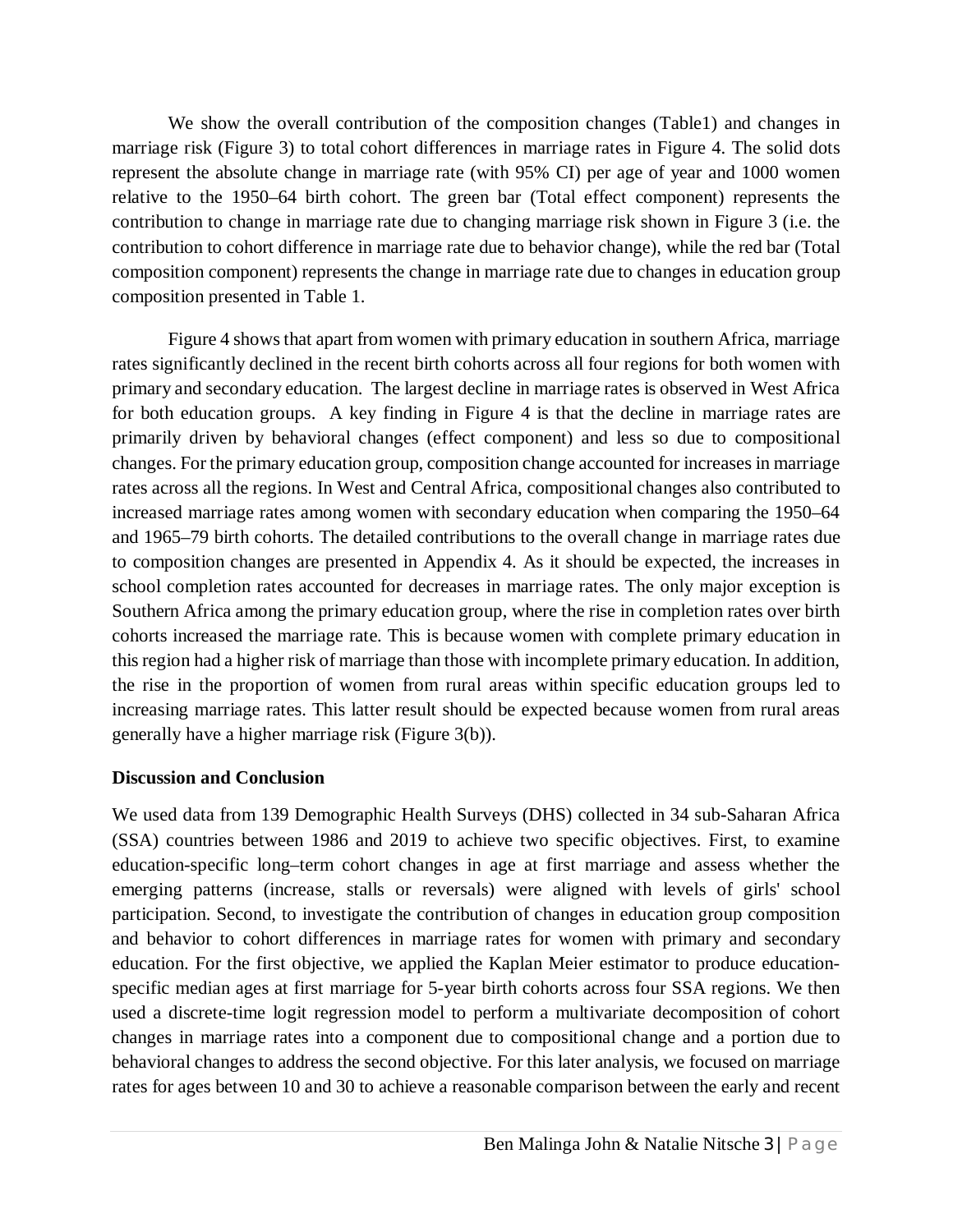birth cohorts. Nevertheless, it is essential to note that over 90% of women in West, Central and East Africa were married by age 30 across all birth cohorts. Thus, the decomposition analyses in these regions relate more to changes in marital timing and less to the quantum of marriage. However, in Southern Africa, the proportion married by age 30 was less than 80% across all birth cohorts. Thus, cohort differences in marriage rates are related to both the quantum and the timing of marriage in this region.

The findings we observed confirmed that median age at marriage at the population level (all education groups combined) stalled over some birth cohorts across all SSA regions. Previous research argued that such stalls could be linked to poor quality of education, changes in age pattern of school enrolment and completion, and loss of selectivity as more women attend school (Grant 2015, Bongaarts, Mensch et al. 2017). Thus, our *hypothesis 1* stated that stalls in marital timing at the population level primarily rose from stalls and reversals in age at marriage across specific education groups. The results documented across all the four SSA regions confirmed this hypothesis. Median age at marriage stalled or reversed for all education groups over some birth cohorts in these regions. However, we observed that although stalls and reversals in age at marriage for specific education groups were important, they were not a necessary condition for stalls that emerged at the population level. It is instead the stalling in the composition of women who attended secondary education that mattered most. This finding is more apparent in West Africa among women born after 1980–84. Age at marriage over these birth cohorts stalled for women with no formal schooling and those with secondary education and reversed among women with primary education. However, this did not translate into stalls in median age at marriage at the population level because the proportion of women who attended secondary education rose markedly, and the education gradient in age at marriage was huge (5+ years between secondary and no education group, and 3.5+ years between secondary and primary education group). In contrast, in East Africa, for example, marital timing for specific education groups stalled among the cohorts born in 1965–69 and 1980–84, for which the composition of women attaining secondary education stagnated, and those attending primary education increased. These findings confirm that changes in female education composition are critical in shaping population-level marital timing trajectories (Bongaarts, Mensch et al. 2017). However, our results illustrate that the change in the composition of women with secondary education rather than primary education matters most.

*Hypothesis 2* was that age at marriage stalled or reversed among women with primary and secondary education, particularly over birth cohorts for which the composition of these groups increased substantially. We observed mixed findings concerning this proposition. The results showed that stalls or reversals in age at marriage for these education groups corresponded to different stages of female education expansion across SSA regions. The most striking result is that stalls or reversals in marital timing for women with primary or secondary education did not necessarily occur over birth cohorts that experienced a substantial increase in girls school participation. Birth cohorts for which marked female education expansion also coincided with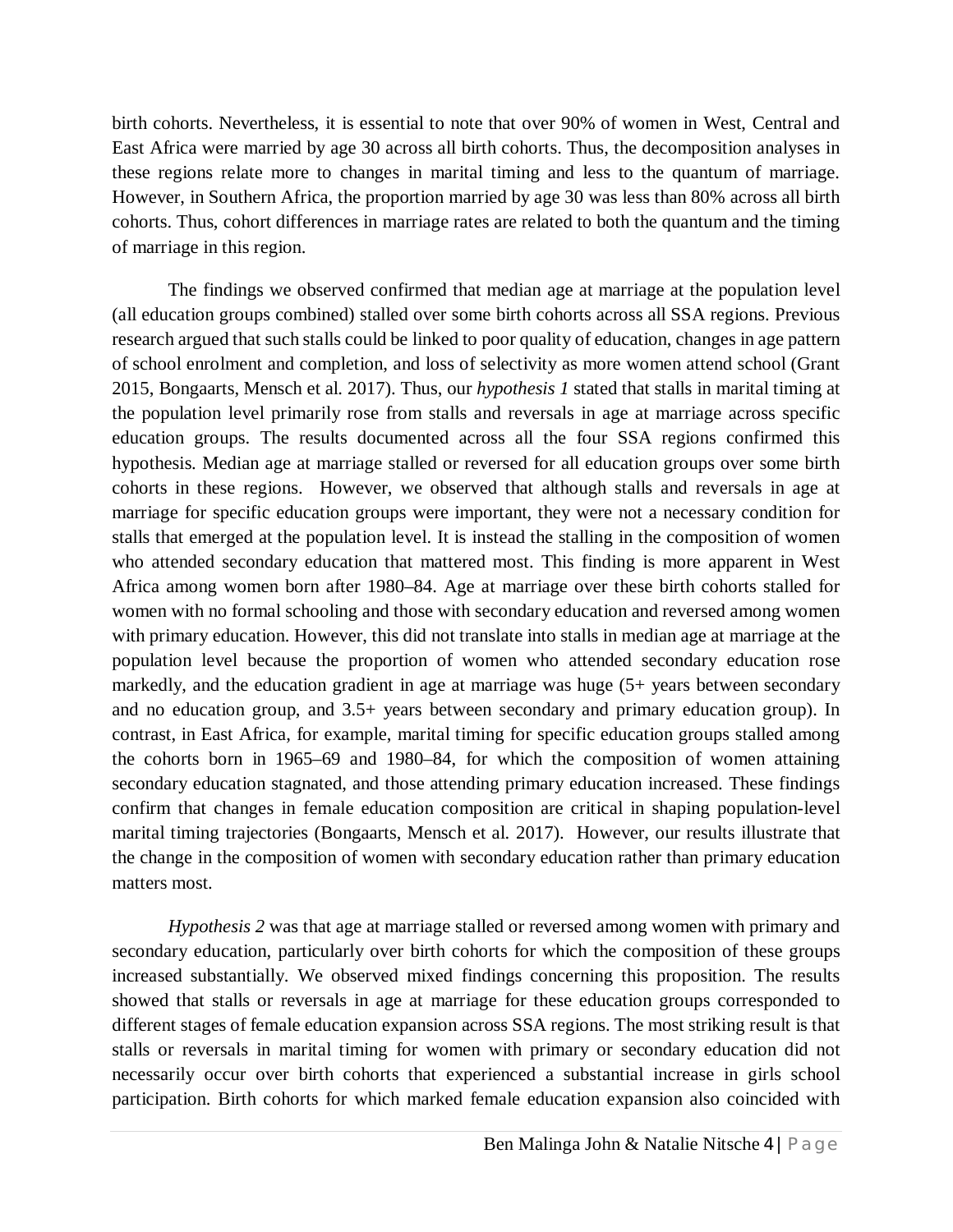stalls or reversals in marital timing are mainly apparent in West Africa. In Central Africa, age at marriage stalled among women with secondary education between the 1970–74 and 1980–84 birth cohorts when the composition of this group varied between 33.1% and 36.0%. However, it rose sharply following the 1980–84 birth cohort in parallel with a marked increase in the proportion of girls attaining this level of education. We noted a parallel pattern in East Africa. The age at marriage for women with secondary education declined between 1965–69 and 1980–84 birth cohort in this region, before rising alongside significant growth in the composition of this group. Women born after 1980–84 are presumably the most beneficiaries of the policies that promoted girls' school participation in the early 1990s. These are also birth cohorts that are supposedly assumed to have experienced the most deterioration in education quality due to the influx of schools (Bold, Filmer et al. 2017, Filmer, Rogers et al. 2020, Evans and Mendez Acosta 2021), the most improvements in early school enrolment and grade progression rates (Ndaruhutse 2008, Lucas and Mbiti 2012, Grant 2015, World Bank 2020 ) and limited employment opportunities outside the family (Al-Samarrai and Bennell 2007, Filmer and Fox 2014). Thus, the observation that age at marriage among women with secondary education increased over these birth cohorts in Central and East Africa suggest that these conditions (poor education quality e.t.c) might not be inevitably the central mechanism that influenced stalls in marital timing in SSA regions.

Finally, *hypothesis 3* was that the change in education group composition led to increased marriage rates within education groups. This is ideally a proposition linked to the idea that little change in age at marriage at the population level might have arisen from declining selectivity of education groups as female education expanded. Our results support this hypothesis, although we found that rather than education group composition, behavior changes explained the largest component of cohort differences in marriage rates for both primary and secondary education groups. We observed that marriage rate would have slightly increased (particularly among women with primary education) if only composition had changed. For the secondary education group, composition changes contributed to slight declines in marriage rates, especially when comparing the 1950–65 and the 1980–94 cohorts.

Our assessment considered two composition dimensions within each education category: the school completion rate and the proportion of women from rural areas. Increasing school completion rates generally reduced marriage rates (the primary group in the Southern region is exceptional). Thus, the fact that marriage risk among women with primary education would have increased in most regions if only composition had changed suggests that improvements in primary school completion rates are not sufficient to delay marital timing in these regions. This observation provided further evidence that girls' school participation beyond primary is more relevant for delaying marital timing. For secondary education, improvements in school completion rates could lead to lower marriage rates. Nevertheless, it is clear from our findings that returns from such changes are likely to be minimal. Concerning rural-urban composition changes, we found that this did not change exceptionally across all the regions. Nevertheless, the impact of increasing school completion rates on marriage risk was offset in part by a growing number of women from rural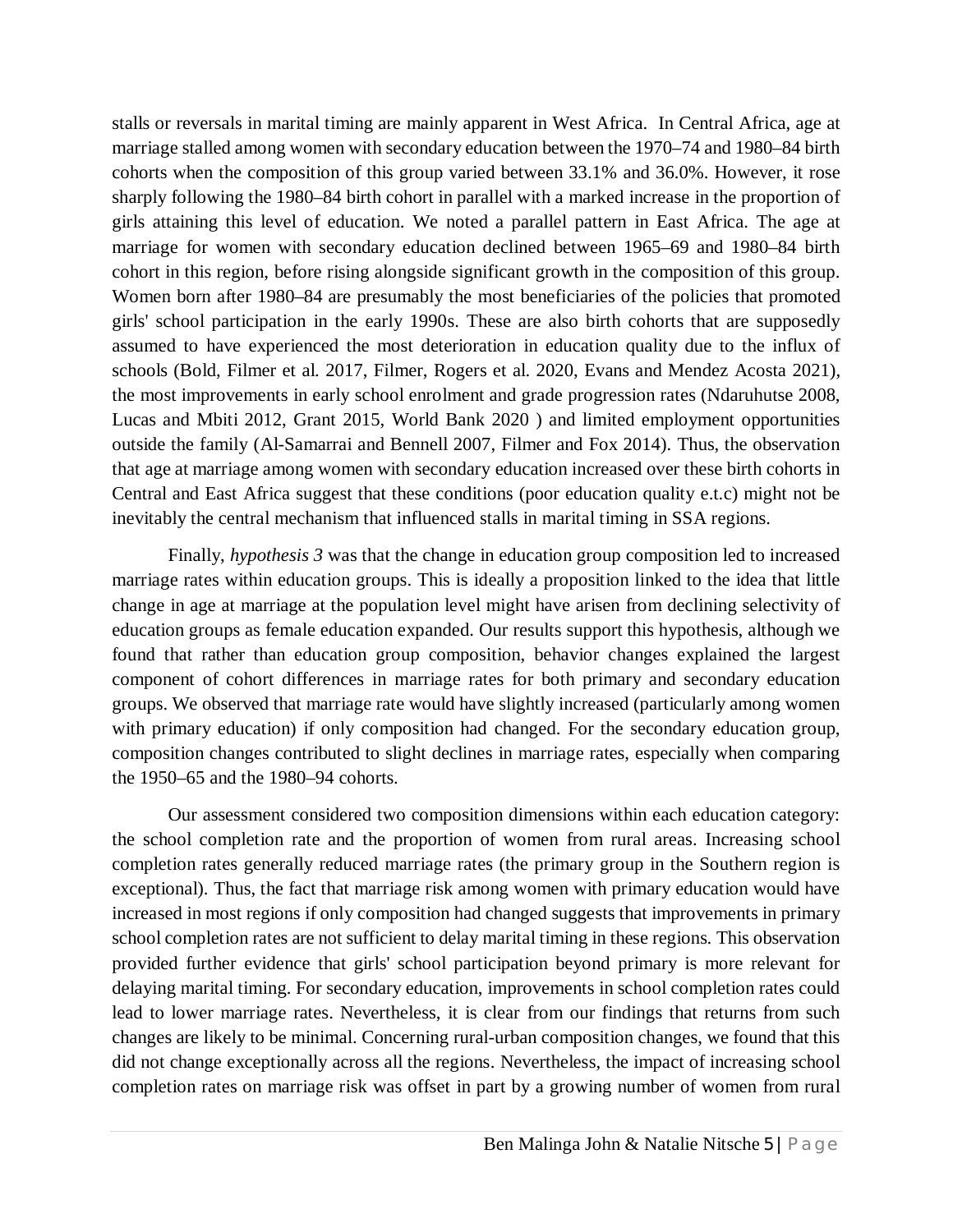areas. This gives some weight to the idea that as education becomes more accessible, education groups become more heterogonous, encompassing women with diverse values in union formation, which could lower marital timing. However, as we have argued, such dynamics appear to have mattered less in shaping education-specific union formation patterns in SSA.

It is worth noting a few aspects of marital timing patterns that emerged in Southern Africa. Age at marriage in this region was exceptionally high across all education groups relative to West, Central and East Africa. Besides, the pattern that emerged there appears more connected to the shifts of female education composition. We can highlight three striking features of this pattern. First, women with no education had a higher median age at first marriage than women with primary education. Second, the median age at first marriage among women with primary education continuously declined following the 1970–74 birth cohort. Third, the proportion of women who attended school was already high (exceeding 65%) among women born during 1945-49 (the proportion of women with no education dropped to below 6.7% after the 1970–74 birth cohort (estimated at 0.8% for the 1990-94 cohort)). This pattern suggests that women with no education had become more select in several aspects, which may have lowered their marriage risk than women with primary or secondary education. For example, we can consider the assortative mating mechanism. Previous studies have documented that this marriage arrangement is typical in Southern Africa (Kollamparambil 2020, Pesando 2021). Thus, in a context of high levels of education, women with no schooling are bound to be less privileged in finding a suitable match on the marriage market. On the other hand, the decline in median age at first marriage among women with primary education over the recent birth cohorts could reflect that this group had become selective to women with fewer aspirations for later marriages.

The results we have documented are largely descriptive and primarily illustrate whether and when marital timing for specific education groups stalled as female education expanded. The data we used is limited and not suitable for identifying the specific causal factors responsible for marital timing stalls in these education groups. Thus, collecting detailed life course data on the timing of marriage, school enrollment and completion, economic activity of girls following school completion, and the characteristics of the partners they eventually form unions with in future studies could help shed more insights into these dynamics.

Nevertheless, the findings presented in this paper are essential for consideration of future trajectories in marital timing in SSA for two reasons. First, several countries are at the early or middle stages of female education expansion. Thus, the idea that female education expansion could trigger stalls in the timing of early reproductive events might be troubling for policymakers. While we indeed found that female education expansion could be associated with marital timing stalls among women with primary and secondary education (as observed in West Africa), our findings also demonstrate that age at marriage is not certainly bound to stall or reverse as girls school participation increases (as illustrated in Central and East Africa). The current data do not permit an in-depth analysis of these regional differences; thus, we cannot isolate specific conditions attached to female education expansion that could yield stalls in marital timing for specific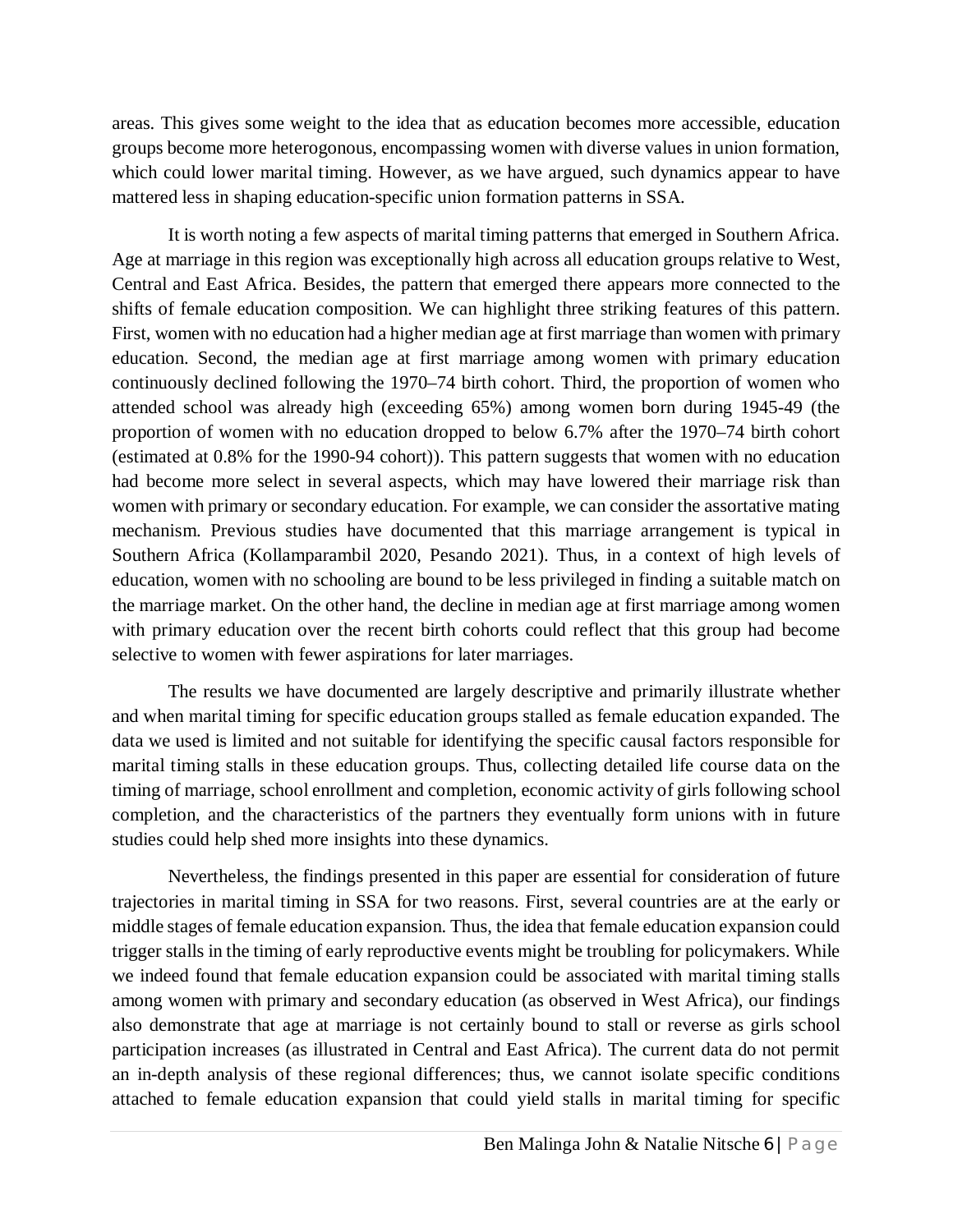education groups and those that do not matter. Future research could consider addressing this gap. Nevertheless, even under the conditions that produced stalls and reversals in age at marriage for the specific education groups in West Africa, marital timing at the population level could still increase (as it evolved there) if more women attain secondary education. Thus, we argue that further delays in age at first marriage at the population level, at least in West, Central and East Africa, would largely depend on increasing the number of females attending secondary education rather than only improving primary school participation or just primary school completion rates. However, improvements in completion rates for women enrolling in secondary schools could somewhat contribute to further delays in marital timing in these regions. Thus, countries should consider initiatives that promote girls' school participation beyond primary education and ensure higher completion rates among those enrolling in secondary schools. Second, with increasing female education, more countries would soon be attaining universal primary and secondary education. Appendix (2) results reveal that some countries (e.g. Zimbabwe) are already reaching these stages, but marital timing remains relatively early. Ideally, further improvement in age at marriage in such countries would mainly depend on education group behavior changes. Thus, the fact that behavior changes were central for cohort differences in education-specific marriage rates is a beam of hope for future marital trajectories in these regions.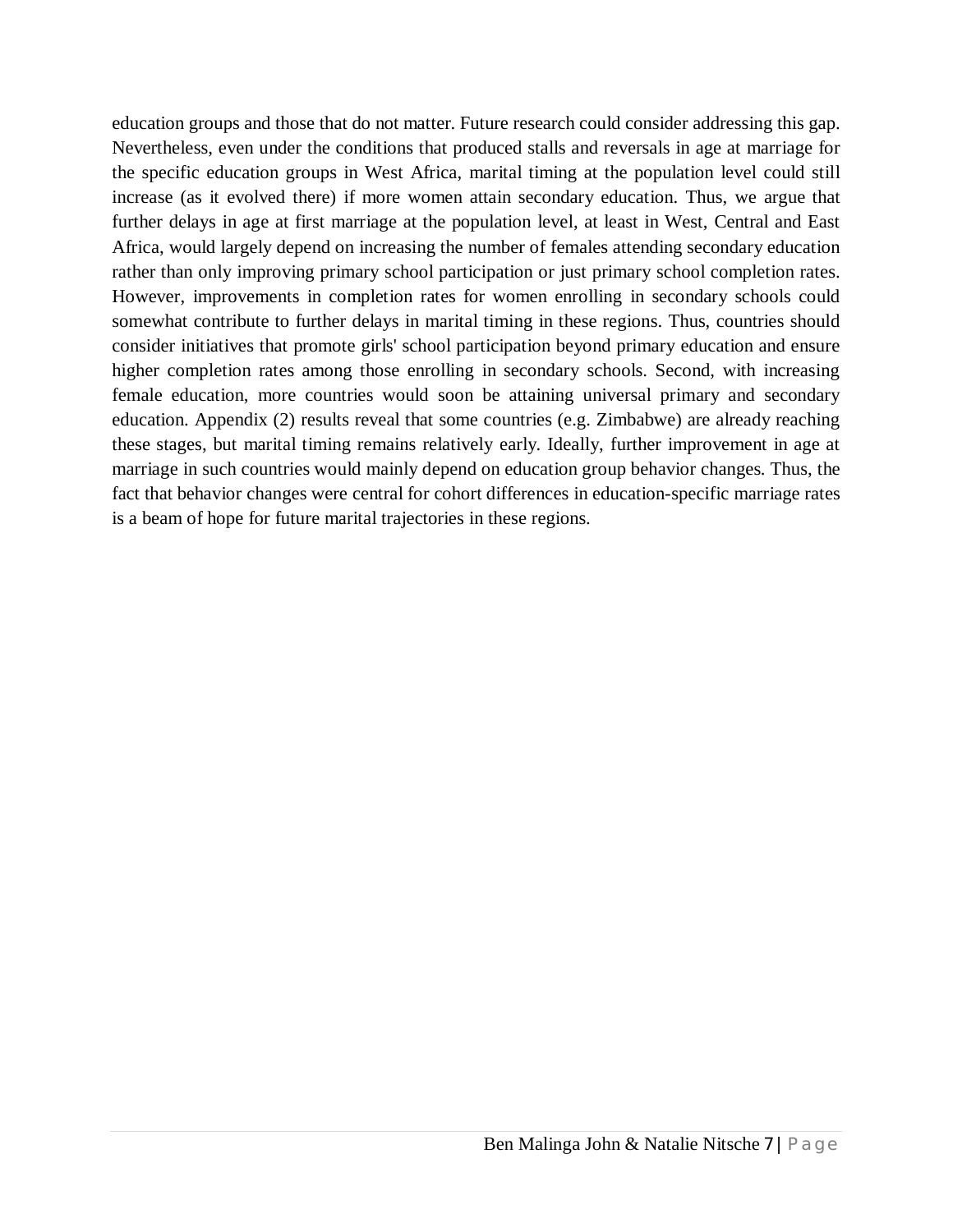#### **References**

Al-Samarrai, Samer, and Paul Bennell. 2007. Where has all the education gone in sub-Saharan Africa? Employment and other outcomes among secondary school and university leavers. *The Journal of Development Studies* **43**(7): 1270-1300.

Althabe, Fernando, Janet L. Moore, Luz Gibbons, Mabel Berrueta, Shivaprasad S. Goudar, Elwyn Chomba, Richard J. Derman, Archana Patel, Sarah Saleem, Omrana Pasha, Fabian Esamai, Ana Garces, Edward A. Liechty, K Michael Hambidge, Nancy F. Krebs, Patricia L. Hibberd, Robert L. Goldenberg, Marion Koso-Thomas, Waldemar A. Carlo, Maria L. Cafferata, Pierre Buekens & Elizabeth M. McClure. 2015. Adverse maternal and perinatal outcomes in adolescent pregnancies: The Global Network's Maternal Newborn Health Registry study. *Reproductive health* **12**(2): 1-9.

Becker, Gary S. 1973. A theory of marriage: Part I. *Journal of Political economy* **81**(4): 813-846.

Bold, Tessa, Deon Filmer, Gayle Martin, Ezequiel Molina, Brian Stacy, Christophe Rockmore, Jakob Svensson, and Waly Wane. 2017. Enrollment without learning: Teacher effort, knowledge, and skill in primary schools in Africa. *Journal of Economic Perspectives* **31**(4): 185-204.

Bongaarts, John, Barbara S. Mensch, and Ann K. Blanc. 2005. Trends in the age at reproductive transitions in the developing world: The role of education. *Population studies* **71**(2): 139-154.

Caldwell, John C. 1980. Mass education as a determinant of the timing of fertility decline. *Population and development review* **6**(2): 225-255.

Caudillo, Mónica L. 2019. Advanced school progression relative to age and early family formation in Mexico. *Demography* **56** (3): 863-890.

Chae, Sophia. 2016. Forgotten marriages? Measuring the reliability of marriage histories. *Demographic research* **34**(19): 525–562

Clark, Shelley, and Sarah Brauner‐Otto. 2015. Divorce in sub‐Saharan Africa: Are unions becoming less stable? *Population and Development Review* **41**(4): 583-605.

Corno, Lucia, Nicole Hildebrandt, and Alessandra Voena. 2020. Age of marriage, weather shocks, and the direction of marriage payments. *Econometrica* **88**(3): 879-915.

Evans, David K., and Amina Mendez Acosta. 2021. Education in Africa: What Are We Learning? *Journal of African Economies* **30**(1): 13-54.

Fairlie, Robert W. 2005. An extension of the Blinder-Oaxaca decomposition technique to logit and probit models. *Journal of economic and social measurement* **30**(4): 305-316.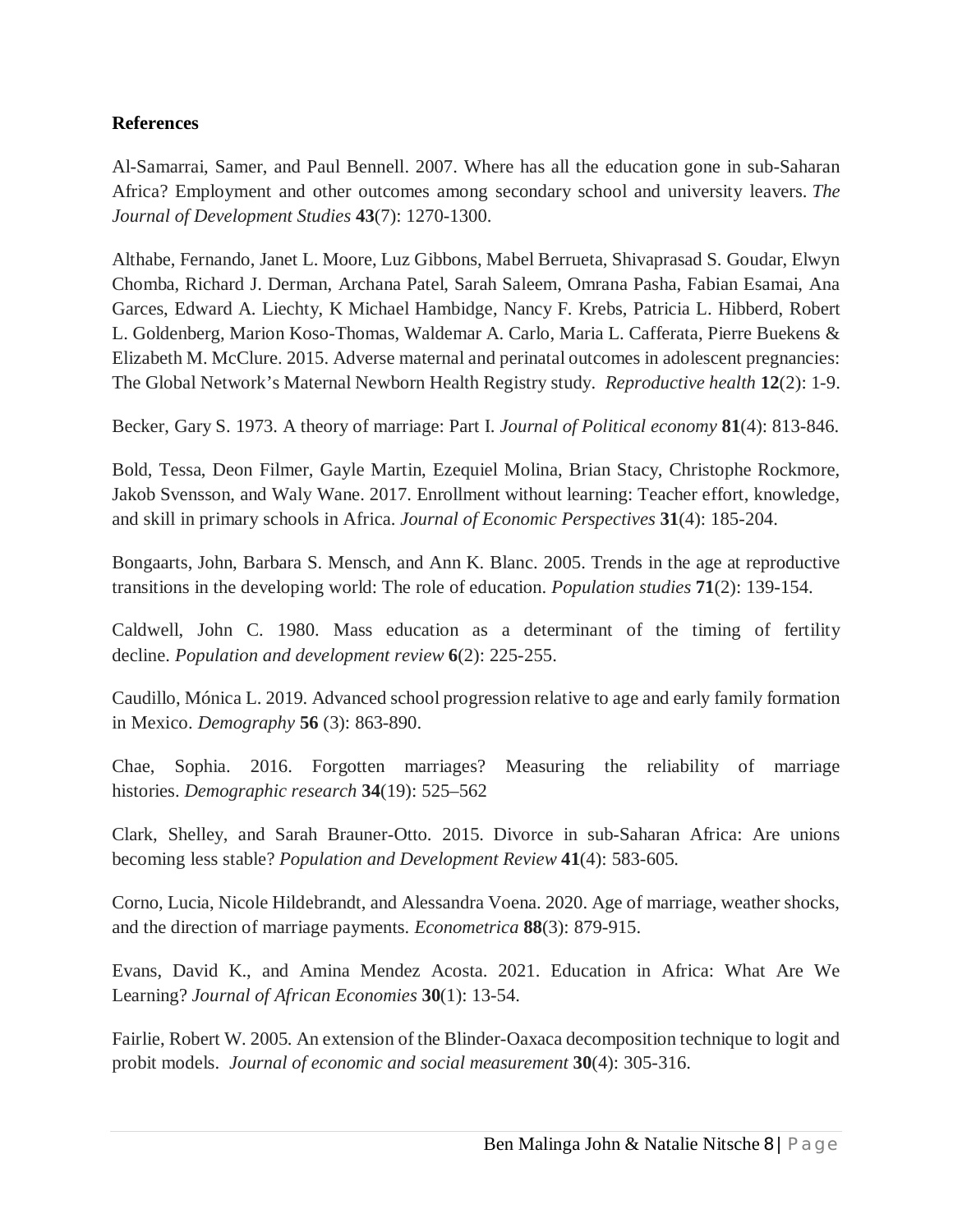Filmer, Deon, and Louise Fox. 2014. *Youth employment in sub-Saharan Africa*. World Bank Publications.

Filmer, Deon, Halsey Rogers, Noam Angrist and Shwetlena Sabarwalet al. 2020. Learningadjusted years of schooling (LAYS): Defining a new macro measure of education. *Economics of Education Review* **77:** https://doi.org/10.1016/j.econedurev.2020.101971

Frye, Margaret, and Sara Lopus. 2018. From privilege to prevalence: Contextual effects of women's schooling on African marital timing. *Demography* **55**(6): 2371-2394.

Gage-Brandon, Anastasia J. 1995. *An assessment of the quality of data on age at first union, first birth, and first sexual intercourse for Phase II of the Demographic and Health Surveys Program*. Macro International Incorporated

Garenne, Michel. 2004. Age at marriage and modernization in sub-Saharan Africa. *Southern African Journal of Demography* **9**(2): 59-79.

Glynn, Judith R., Bindu S. Sunny, Bianca DeStavola, Albert Dube, Menard Chihana, Alison J. Price and Amelia C. Crampin. 2018. Early school failure predicts teenage pregnancy and marriage: A large population-based cohort study in northern Malawi. *PloS one* **13**(5): e0196041. https://doi.org/10.1371/journal.pone.0196041.

Grant, Monica J. 2015. The demographic promise of expanded female education: trends in the age at first birth in Malawi. *Population and development review* **41**(3): 409-438.

Grønvik, Taran, and Ingvild Fossgard Sandøy. 2018. Complications associated with adolescent childbearing in Sub-Saharan Africa: A systematic literature review and meta-analysis. *PloS one* **13**(9) : e0204327. https://doi.org/10.1371/journal.pone.0204327

Hertrich, Véronique. 2017. Trends in age at marriage and the onset of fertility transition in sub-Saharan Africa. *Population and Development Review* **43**(1): 112-137.

ICF. 2015. The DHS Program STATcompiler. Available: http://www.statcompiler.com. (Accessed: 31 May 2021)

Jejeebhoy, Shireen J. 1995. *Women's education, autonomy, and reproductive behavior: Experience from developing countries*. *OUP Catalogue*. Oxford University Press

Kidman, Rachel. 2017. Child marriage and intimate partner violence: a comparative study of 34 countries. *International journal of epidemiology* **46**(2): 662-675.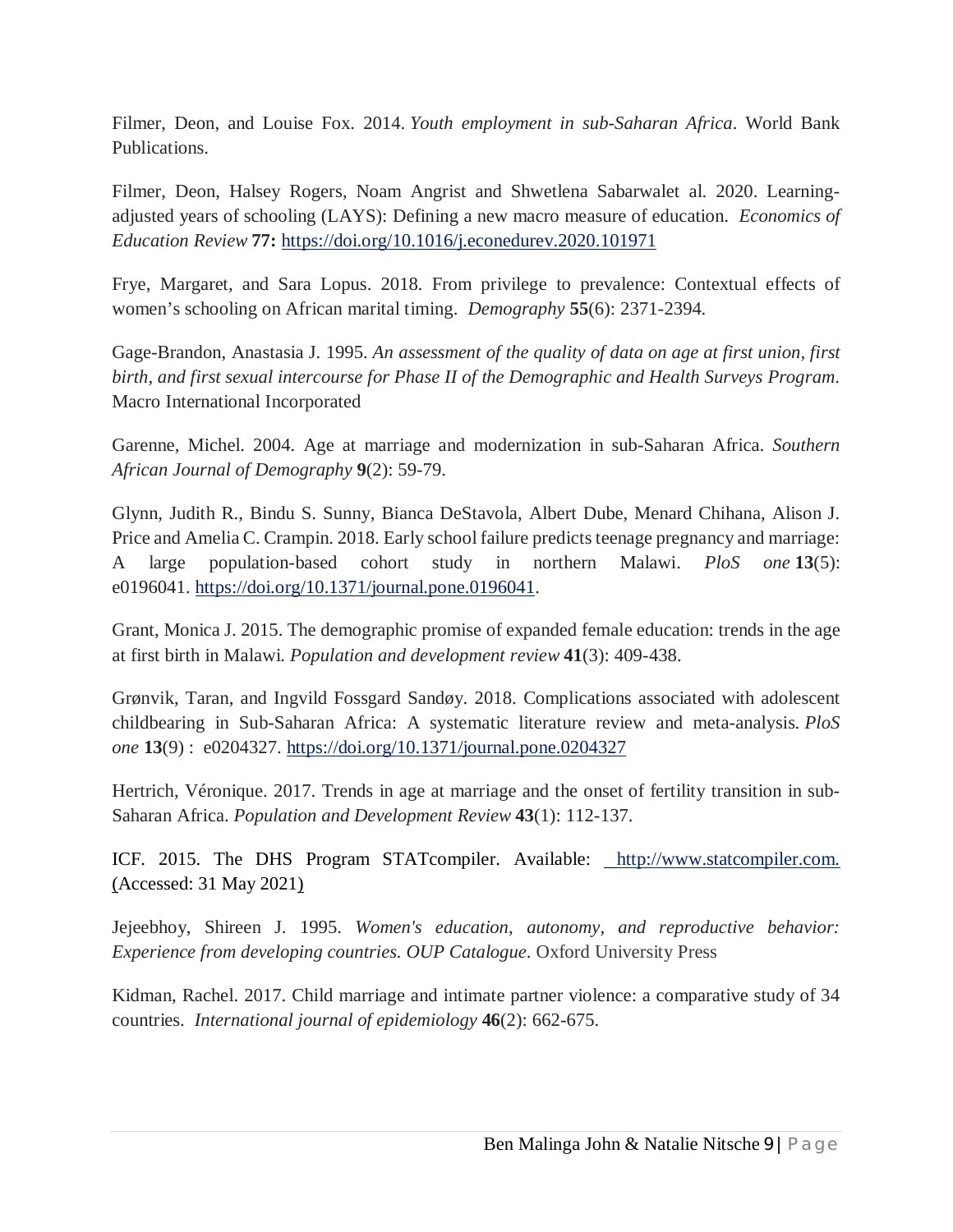Kollamparambil, Umakrishnan. 2020. Educational homogamy, positive assortative mating and income inequality in South Africa: An unconditional quantile regression analysis. *The Journal of Development Studies* **56**(9): 1706-1724.

Lloyd, Cynthia B., and Barbara S. Mensch. 2008. Marriage and childbirth as factors in dropping out from school: an analysis of DHS data from sub-Saharan Africa. *Population studies* **62**(1): 1- 13.

Lucas, Adrienne M., and Isaac M. Mbiti. 2012. Access, sorting, and achievement: The short-run effects of free primary education in Kenya. *American Economic Journal: Applied Economics* **4**(4): 226-53.

Mawere, Munyaradzi, and Annastacia Mbindi Mawere. 2010. The changing philosophy of African marriage: The relevance of the Shona customary marriage practice of Kukumbira. *Journal of African Studies and Development* **2**(2): 224-233.

Meekers, Dominique. 1992. The process of marriage in African societies: A multiple indicator approach. *Population and development review* **18**(1): 61-78.

Mensch, Barbara S., Monica J. Grant, and Ann K. Blanc. 2006. The changing context of sexual initiation in sub-Saharan Africa. *Population and development review* **32**(4): 699-727.

Mensch, Barbara S., Susheela Singh, and John B. Casterline. 2005. Trends in the timing of first marriage among men and women in the developing world. *The changing transitions to adulthood in developing countries: Selected studies*, National Academies Press: 118-171.

Ndaruhutse, Susy, Laura Brannelly, Michael Latham. 2008. *Grade repetition in primary schools in Sub-Saharan Africa: an evidence bases for change*. United Kingdom: CfBT Education

Nguyen, Hieu TM, and Blane D. Lewis. 2020. Teenage Marriage and Motherhood in Vietnam: The Negative Effects of Starting School Early. *Population Research and Policy Review* **39**(4): 739-762.

Ogoma, Daniel Ebun. 2014. Reflection on an African traditional marriage system. *Journal of Social Sciences and Public Affairs* **4**(1): 94-104.

Pesando, Luca Maria. 2021. Educational assortative mating in sub-Saharan Africa: Compositional changes and implications for household wealth inequality. *Demography* **58**(2): 571-602.

Posel, Dorrit, and Stephanie Rudwick. 2013. Changing patterns of marriage and cohabitation in South Africa. *Acta Juridica* **2013**(1): 169-180.